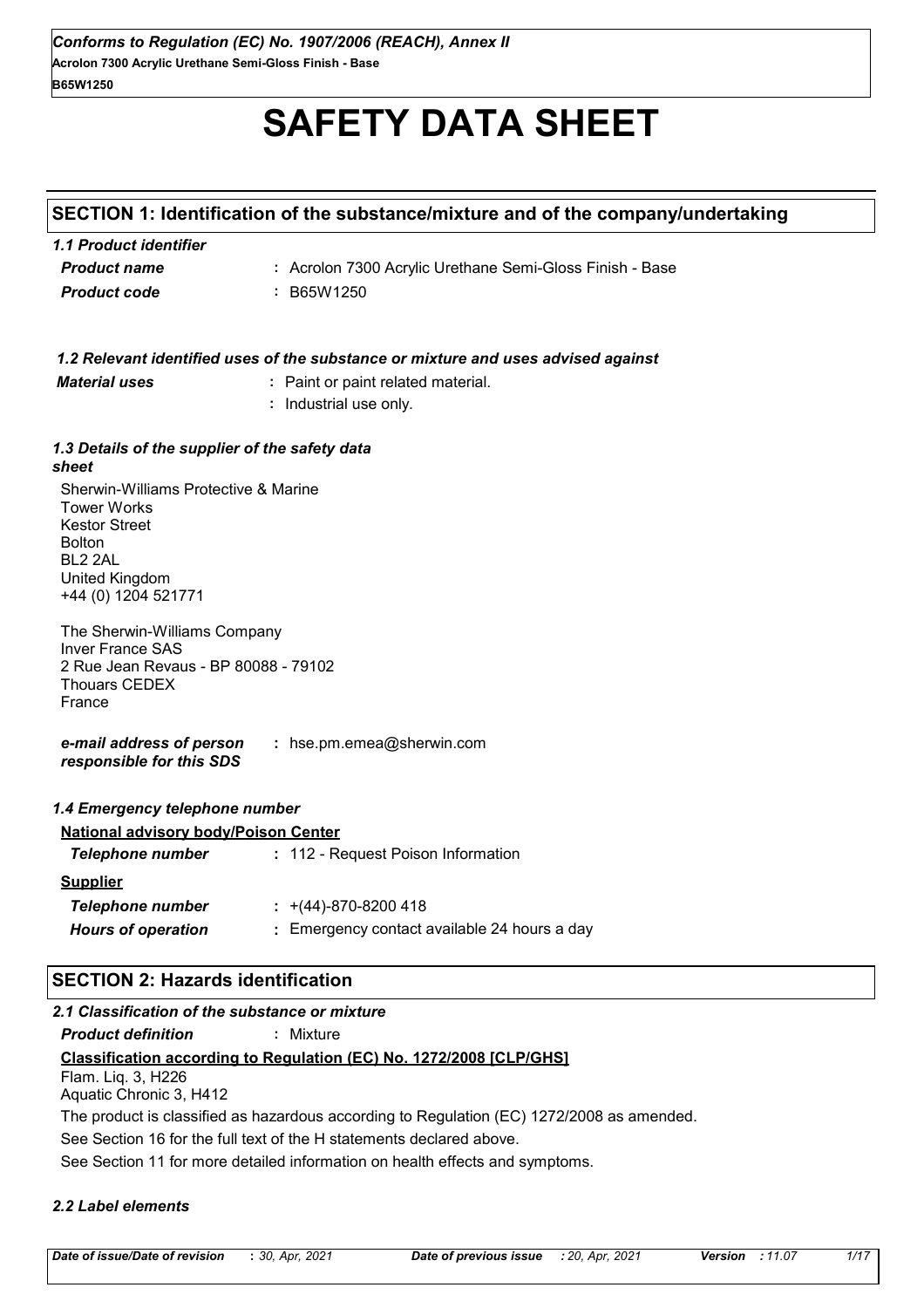**Acrolon 7300 Acrylic Urethane Semi-Gloss Finish - Base B65W1250**

| <b>SECTION 2: Hazards identification</b> |  |
|------------------------------------------|--|
|------------------------------------------|--|

| <b>Hazard pictograms</b>                                                                                                                                 |                                                                                                                                       |
|----------------------------------------------------------------------------------------------------------------------------------------------------------|---------------------------------------------------------------------------------------------------------------------------------------|
| <b>Signal word</b>                                                                                                                                       | : Warning                                                                                                                             |
| <b>Hazard statements</b>                                                                                                                                 | Flammable liquid and vapor.<br>Harmful to aquatic life with long lasting effects.                                                     |
| <b>Precautionary statements</b>                                                                                                                          |                                                                                                                                       |
| <b>Prevention</b>                                                                                                                                        | : Keep away from heat, hot surfaces, sparks, open flames and other ignition sources.<br>No smoking. Avoid release to the environment. |
| <b>Response</b>                                                                                                                                          | Not applicable.                                                                                                                       |
| <b>Storage</b>                                                                                                                                           | Not applicable.                                                                                                                       |
| <b>Disposal</b>                                                                                                                                          | Dispose of contents and container in accordance with all local, regional, national<br>and international regulations.                  |
| <b>Supplemental label</b><br>elements                                                                                                                    | : FOR INDUSTRIAL USE ONLY                                                                                                             |
| <b>Annex XVII - Restrictions</b><br>on the manufacture,<br>placing on the market and<br>use of certain dangerous<br>substances, mixtures and<br>articles | : Not applicable.                                                                                                                     |
| <b>Special packaging requirements</b>                                                                                                                    |                                                                                                                                       |
| Not applicable.                                                                                                                                          |                                                                                                                                       |
|                                                                                                                                                          |                                                                                                                                       |

## *2.3 Other hazards*

This mixture does not contain any substances that are assessed to be a PBT or a vPvB.

*Other hazards which do* **:** *not result in classification* : None known.

# **SECTION 3: Composition/information on ingredients**

#### *3.2 Mixture* **:**

| <b>Product/ingredient</b><br>name     | <b>Identifiers</b>                                                                    | $\frac{0}{0}$ | <b>Regulation (EC) No. 1272/2008 [CLP]</b>                                                                                       | <b>Type</b> |
|---------------------------------------|---------------------------------------------------------------------------------------|---------------|----------------------------------------------------------------------------------------------------------------------------------|-------------|
| n-Butyl Acetate                       | REACH #:<br>01-2119485493-29<br>EC: 204-658-1<br>CAS: 123-86-4<br>Index: 607-025-00-1 | ≤14           | Flam. Liq. 3, H226<br>STOT SE 3, H336<br><b>EUH066</b>                                                                           | [1] [2]     |
| <b>Light Aromatic</b><br>Hydrocarbons | REACH #:<br>01-2119455851-35<br>CAS: 64742-95-6<br>Index: 649-356-00-4                | ≤1.8          | Flam. Liq. 3, H226<br><b>STOT SE 3, H335</b><br>STOT SE 3, H336<br>Asp. Tox. 1, H304<br>Aquatic Chronic 2, H411<br><b>EUH066</b> | $[1]$       |
| 2-methoxy-<br>1-methylethyl acetate   | REACH#:<br>01-2119475791-29<br>EC: 203-603-9<br>CAS: 108-65-6<br>Index: 607-195-00-7  | $\leq$        | Flam. Liq. 3, H226<br>STOT SE 3, H336                                                                                            | [1] [2]     |
| Xylene, mixed isomers                 | REACH #:<br>01-2119488216-32                                                          | $\leq$ 3      | Flam. Liq. 3, H226<br>Acute Tox. 4, H312                                                                                         | [1] [2]     |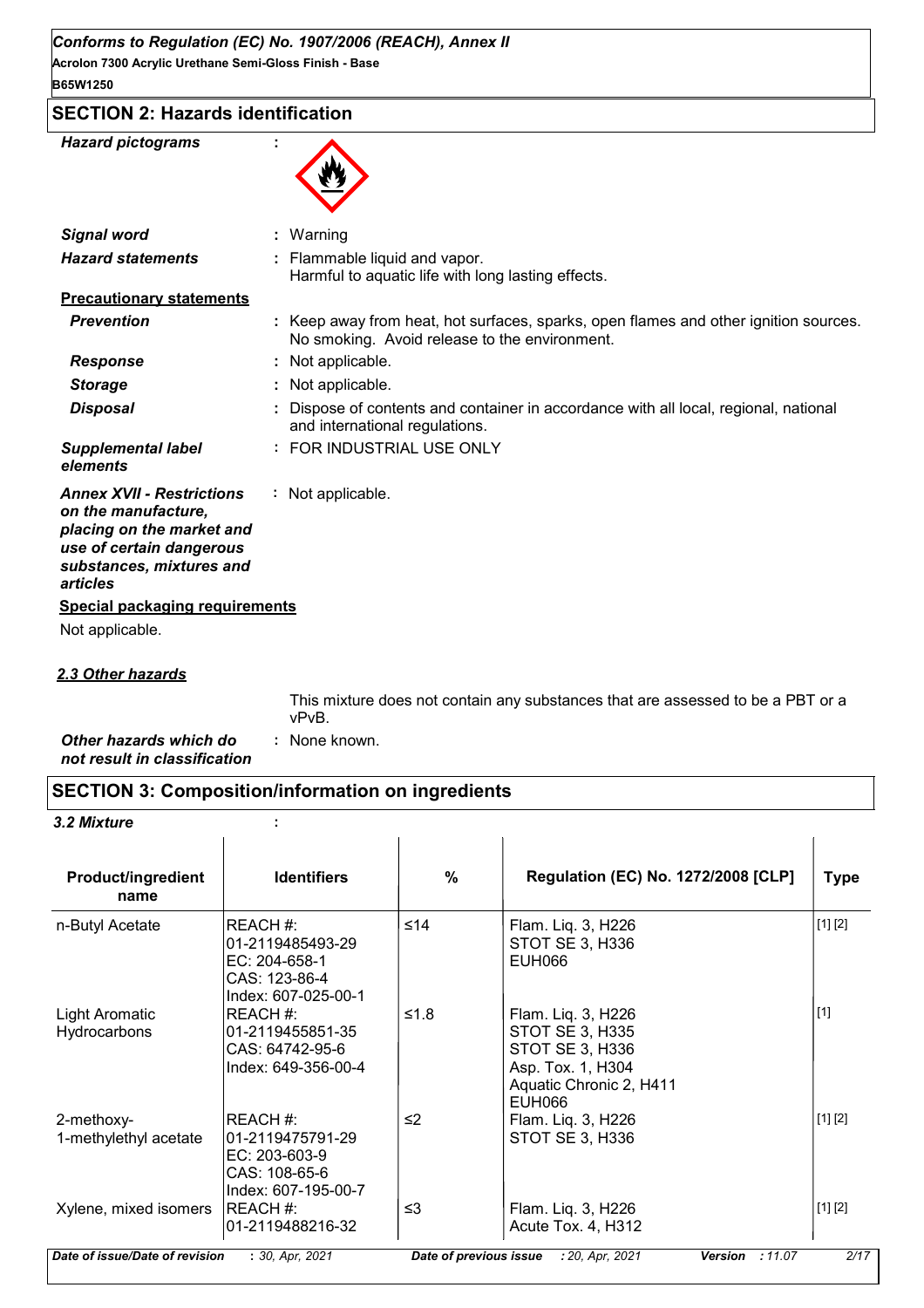# **Acrolon 7300 Acrylic Urethane Semi-Gloss Finish - Base** *Conforms to Regulation (EC) No. 1907/2006 (REACH), Annex II*

## **B65W1250**

## **SECTION 3: Composition/information on ingredients**

|                                           | EC: 215-535-7       |      | Acute Tox. 4, H332                        |         |
|-------------------------------------------|---------------------|------|-------------------------------------------|---------|
|                                           | CAS: 1330-20-7      |      | Skin Irrit. 2, H315                       |         |
|                                           | Index: 601-022-00-9 |      | Eye Irrit. 2, H319                        |         |
|                                           |                     |      | <b>STOT SE 3, H335</b>                    |         |
|                                           |                     |      | <b>STOT RE 2, H373</b>                    |         |
|                                           |                     |      | Asp. Tox. 1, H304                         |         |
| Solvent naphtha                           | IREACH #:           | ≤1.4 | Flam. Liq. 3, H226                        | $[1]$   |
| (petroleum), light arom. 01-2119455851-35 |                     |      | <b>STOT SE 3, H335</b>                    |         |
|                                           | CAS: 64742-95-6     |      | STOT SE 3, H336                           |         |
|                                           | Index: 649-356-00-4 |      | Asp. Tox. 1, H304                         |         |
|                                           |                     |      | Aquatic Chronic 2, H411                   |         |
|                                           |                     |      | EUH066                                    |         |
| 2-Ethyl-2-                                | IREACH #:           | ≤0.3 | Repr. 2, H361                             | [1] [2] |
| (hydroxymethyl)                           | 01-2119486799-10    |      |                                           |         |
| -1,3-propanediol                          | IEC: 201-074-9      |      |                                           |         |
|                                           | CAS: 77-99-6        |      |                                           |         |
|                                           |                     |      | See Section 16 for the full text of the H |         |
|                                           |                     |      | statements declared above.                |         |
|                                           |                     |      |                                           |         |

There are no additional ingredients present which, within the current knowledge of the supplier and in the concentrations applicable, are classified as hazardous to health or the environment, are PBTs or vPvBs or have been assigned a workplace exposure limit and hence require reporting in this section.

Type

[1] Substance classified with a health or environmental hazard

[2] Substance with a workplace exposure limit

[3] Substance meets the criteria for PBT according to Regulation (EC) No. 1907/2006, Annex XIII

[4] Substance meets the criteria for vPvB according to Regulation (EC) No. 1907/2006, Annex XIII

[5] Substance of equivalent concern

[6] Additional disclosure due to company policy

Occupational exposure limits, if available, are listed in Section 8.

# **SECTION 4: First aid measures**

#### : If swallowed, seek medical advice immediately and show this container or label. Keep person warm and at rest. Do NOT induce vomiting. Remove contaminated clothing and shoes. Wash skin thoroughly with soap and **:** water or use recognized skin cleanser. Do NOT use solvents or thinners. Remove to fresh air. Keep person warm and at rest. If not breathing, if breathing is irregular or if respiratory arrest occurs, provide artificial respiration or oxygen by trained personnel. General **In all cases of doubt, or when symptoms persist, seek medical attention. Never give <b>General** anything by mouth to an unconscious person. If unconscious, place in recovery position and seek medical advice. *Skin contact 4.1 Description of first aid measures Ingestion Inhalation* **:** *Protection of first-aiders* **:** No action shall be taken involving any personal risk or without suitable training. It may be dangerous to the person providing aid to give mouth-to-mouth resuscitation. **Eye contact Exercise 2.1 CONTACT FINDS 2.1 Remove contact lenses, irrigate copiously with clean, fresh water, holding the** eyelids apart for at least 10 minutes and seek immediate medical advice.

## *4.2 Most important symptoms and effects, both acute and delayed*

There are no data available on the mixture itself. Procedure used to derive the classification according to Regulation (EC) No. 1272/2008 [CLP/GHS]. See Sections 2 and 3 for details.

Exposure to component solvent vapor concentrations in excess of the stated occupational exposure limit may result in adverse health effects such as mucous membrane and respiratory system irritation and adverse effects on the kidneys, liver and central nervous system. Symptoms and signs include headache, dizziness, fatigue, muscular weakness, drowsiness and, in extreme cases, loss of consciousness.

Solvents may cause some of the above effects by absorption through the skin. Repeated or prolonged contact with the mixture may cause removal of natural fat from the skin, resulting in non-allergic contact dermatitis and absorption through the skin.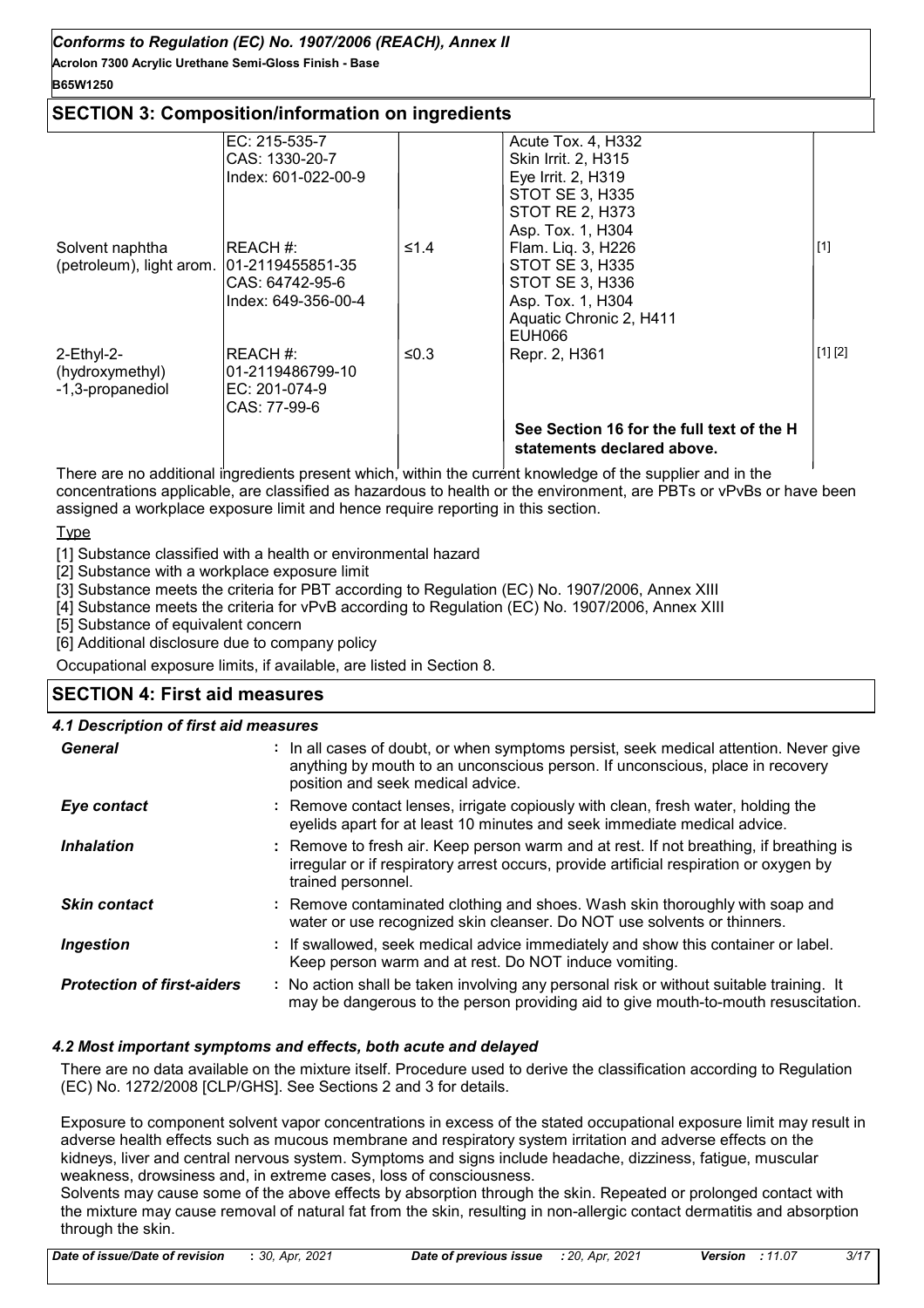**Acrolon 7300 Acrylic Urethane Semi-Gloss Finish - Base**

# **B65W1250**

## **SECTION 4: First aid measures**

If splashed in the eyes, the liquid may cause irritation and reversible damage.

Ingestion may cause nausea, diarrhea and vomiting.

This takes into account, where known, delayed and immediate effects and also chronic effects of components from short-term and long-term exposure by oral, inhalation and dermal routes of exposure and eye contact.

### *4.3 Indication of any immediate medical attention and special treatment needed*

| <b>Notes to physician</b>  | : Treat symptomatically. Contact poison treatment specialist immediately if large<br>quantities have been ingested or inhaled. |
|----------------------------|--------------------------------------------------------------------------------------------------------------------------------|
| <b>Specific treatments</b> | No specific treatment.                                                                                                         |

See toxicological information (Section 11)

| <b>SECTION 5: Firefighting measures</b>                           |                                                                                                                                                                                                                                                                                    |
|-------------------------------------------------------------------|------------------------------------------------------------------------------------------------------------------------------------------------------------------------------------------------------------------------------------------------------------------------------------|
| 5.1 Extinguishing media<br><b>Suitable extinguishing</b><br>media | : Recommended: alcohol-resistant foam, carbon dioxide, powders.                                                                                                                                                                                                                    |
| <b>Unsuitable extinguishing</b><br>media                          | : Do not use water jet.                                                                                                                                                                                                                                                            |
| 5.2 Special hazards arising from the substance or mixture         |                                                                                                                                                                                                                                                                                    |
| <b>Hazards from the</b><br>substance or mixture                   | : Fire will produce dense black smoke. Exposure to decomposition products may<br>cause a health hazard.                                                                                                                                                                            |
| <b>Hazardous combustion</b><br>products                           | : Decomposition products may include the following materials: carbon monoxide,<br>carbon dioxide, smoke, oxides of nitrogen.                                                                                                                                                       |
| 5.3 Advice for firefighters                                       |                                                                                                                                                                                                                                                                                    |
| <b>Special protective actions</b><br>for fire-fighters            | : Cool closed containers exposed to fire with water. Do not release runoff from fire to<br>drains or watercourses.                                                                                                                                                                 |
| <b>Special protective</b><br>equipment for fire-fighters          | : Fire-fighters should wear positive pressure self-contained breathing apparatus<br>(SCBA) and full turnout gear.                                                                                                                                                                  |
| <b>SECTION 6: Accidental release measures</b>                     |                                                                                                                                                                                                                                                                                    |
|                                                                   | 6.1 Personal precautions, protective equipment and emergency procedures                                                                                                                                                                                                            |
| For non-emergency<br>personnel                                    | : Exclude sources of ignition and ventilate the area. Avoid breathing vapor or mist.<br>Refer to protective measures listed in sections 7 and 8.                                                                                                                                   |
|                                                                   | Keep unnecessary and unprotected personnel from entering.                                                                                                                                                                                                                          |
| For emergency responders                                          | If specialized clothing is required to deal with the spillage, take note of any<br>information in Section 8 on suitable and unsuitable materials. See also the<br>information in "For non-emergency personnel".                                                                    |
| <b>6.2 Environmental</b><br>precautions                           | : Do not allow to enter drains or watercourses. If the product contaminates lakes,<br>rivers, or sewers, inform the appropriate authorities in accordance with local<br>regulations.                                                                                               |
| 6.3 Methods and materials<br>for containment and<br>cleaning up   | : Contain and collect spillage with non-combustible, absorbent material e.g. sand,<br>earth, vermiculite or diatomaceous earth and place in container for disposal<br>according to local regulations (see Section 13). Preferably clean with a detergent.<br>Avoid using solvents. |
| 6.4 Reference to other<br><b>sections</b>                         | : See Section 1 for emergency contact information.<br>See Section 8 for information on appropriate personal protective equipment.<br>See Section 13 for additional waste treatment information.                                                                                    |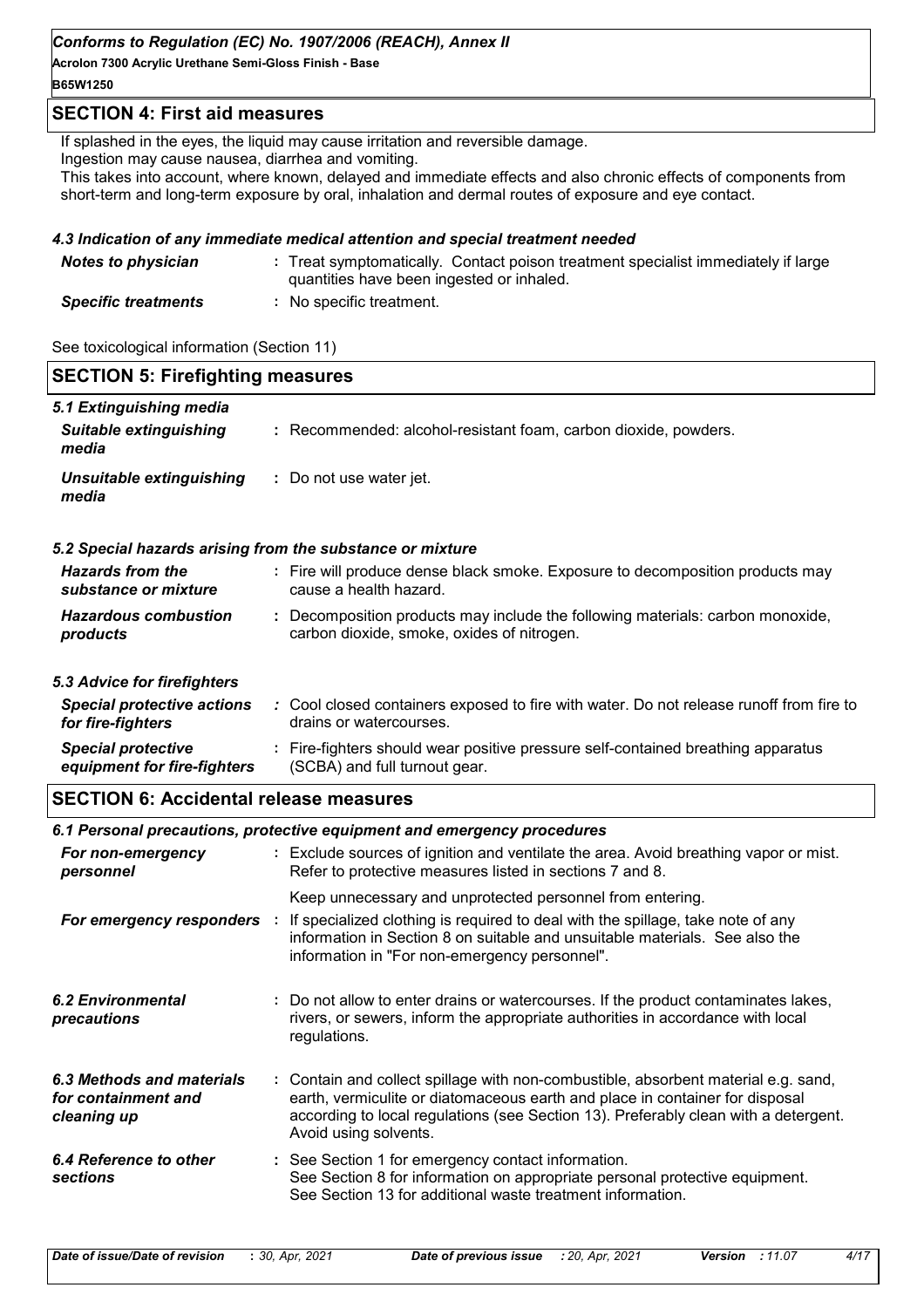## **SECTION 7: Handling and storage**

The information in this section contains generic advice and guidance. The list of Identified Uses in Section 1 should be consulted for any available use-specific information provided in the Exposure Scenario(s).

| <b>7.1 Precautions for safe</b><br>handling                            | : Prevent the creation of flammable or explosive concentrations of vapors in air and<br>avoid vapor concentrations higher than the occupational exposure limits.<br>In addition, the product should only be used in areas from which all naked lights and<br>other sources of ignition have been excluded. Electrical equipment should be<br>protected to the appropriate standard.<br>Mixture may charge electrostatically: always use earthing leads when transferring<br>from one container to another.<br>Operators should wear antistatic footwear and clothing and floors should be of the<br>conducting type.<br>Keep away from heat, sparks and flame. No sparking tools should be used.<br>Avoid contact with skin and eyes. Avoid the inhalation of dust, particulates, spray or<br>mist arising from the application of this mixture. Avoid inhalation of dust from<br>sanding.<br>Eating, drinking and smoking should be prohibited in areas where this material is<br>handled, stored and processed.<br>Put on appropriate personal protective equipment (see Section 8).<br>Never use pressure to empty. Container is not a pressure vessel.<br>Always keep in containers made from the same material as the original one.<br>Comply with the health and safety at work laws.<br>Do not allow to enter drains or watercourses.<br>Information on fire and explosion protection<br>Vapors are heavier than air and may spread along floors. Vapors may form<br>explosive mixtures with air.<br>When operators, whether spraying or not, have to work inside the spray booth,<br>ventilation is unlikely to be sufficient to control particulates and solvent vapors in all<br>cases. In such circumstances, they should wear a compressed-air-fed respirator<br>during the spraying process and until the particulate and solvent vapor<br>concentrations have fallen below the exposure limits. |
|------------------------------------------------------------------------|---------------------------------------------------------------------------------------------------------------------------------------------------------------------------------------------------------------------------------------------------------------------------------------------------------------------------------------------------------------------------------------------------------------------------------------------------------------------------------------------------------------------------------------------------------------------------------------------------------------------------------------------------------------------------------------------------------------------------------------------------------------------------------------------------------------------------------------------------------------------------------------------------------------------------------------------------------------------------------------------------------------------------------------------------------------------------------------------------------------------------------------------------------------------------------------------------------------------------------------------------------------------------------------------------------------------------------------------------------------------------------------------------------------------------------------------------------------------------------------------------------------------------------------------------------------------------------------------------------------------------------------------------------------------------------------------------------------------------------------------------------------------------------------------------------------------------------------------------------------------------------------------------------------|
| 7.2 Conditions for safe<br>storage, including any<br>incompatibilities | : Store in accordance with local regulations.<br>Notes on joint storage<br>Keep away from: oxidizing agents, strong alkalis, strong acids.<br>Additional information on storage conditions<br>Observe label precautions. Store in a dry, cool and well-ventilated area. Keep away<br>from heat and direct sunlight. Keep away from sources of ignition. No smoking.<br>Prevent unauthorized access. Containers that have been opened must be carefully<br>resealed and kept upright to prevent leakage.<br>Contaminated absorbent material may pose the same hazard as the spilled product.                                                                                                                                                                                                                                                                                                                                                                                                                                                                                                                                                                                                                                                                                                                                                                                                                                                                                                                                                                                                                                                                                                                                                                                                                                                                                                                   |
| 7.3 Specific end use(s)                                                |                                                                                                                                                                                                                                                                                                                                                                                                                                                                                                                                                                                                                                                                                                                                                                                                                                                                                                                                                                                                                                                                                                                                                                                                                                                                                                                                                                                                                                                                                                                                                                                                                                                                                                                                                                                                                                                                                                               |
| <b>Recommendations</b>                                                 | Not available.                                                                                                                                                                                                                                                                                                                                                                                                                                                                                                                                                                                                                                                                                                                                                                                                                                                                                                                                                                                                                                                                                                                                                                                                                                                                                                                                                                                                                                                                                                                                                                                                                                                                                                                                                                                                                                                                                                |
| <b>Industrial sector specific</b>                                      | : Not available.                                                                                                                                                                                                                                                                                                                                                                                                                                                                                                                                                                                                                                                                                                                                                                                                                                                                                                                                                                                                                                                                                                                                                                                                                                                                                                                                                                                                                                                                                                                                                                                                                                                                                                                                                                                                                                                                                              |
| solutions                                                              |                                                                                                                                                                                                                                                                                                                                                                                                                                                                                                                                                                                                                                                                                                                                                                                                                                                                                                                                                                                                                                                                                                                                                                                                                                                                                                                                                                                                                                                                                                                                                                                                                                                                                                                                                                                                                                                                                                               |

Good housekeeping standards, regular safe removal of waste materials and regular maintenance of spray booth filters will minimise the risks of spontaneous combustion and other fire hazards.

*Before use of this material please refer to the Exposure Scenario(s) if attached for the specific end use, control measures and additional PPE considerations.*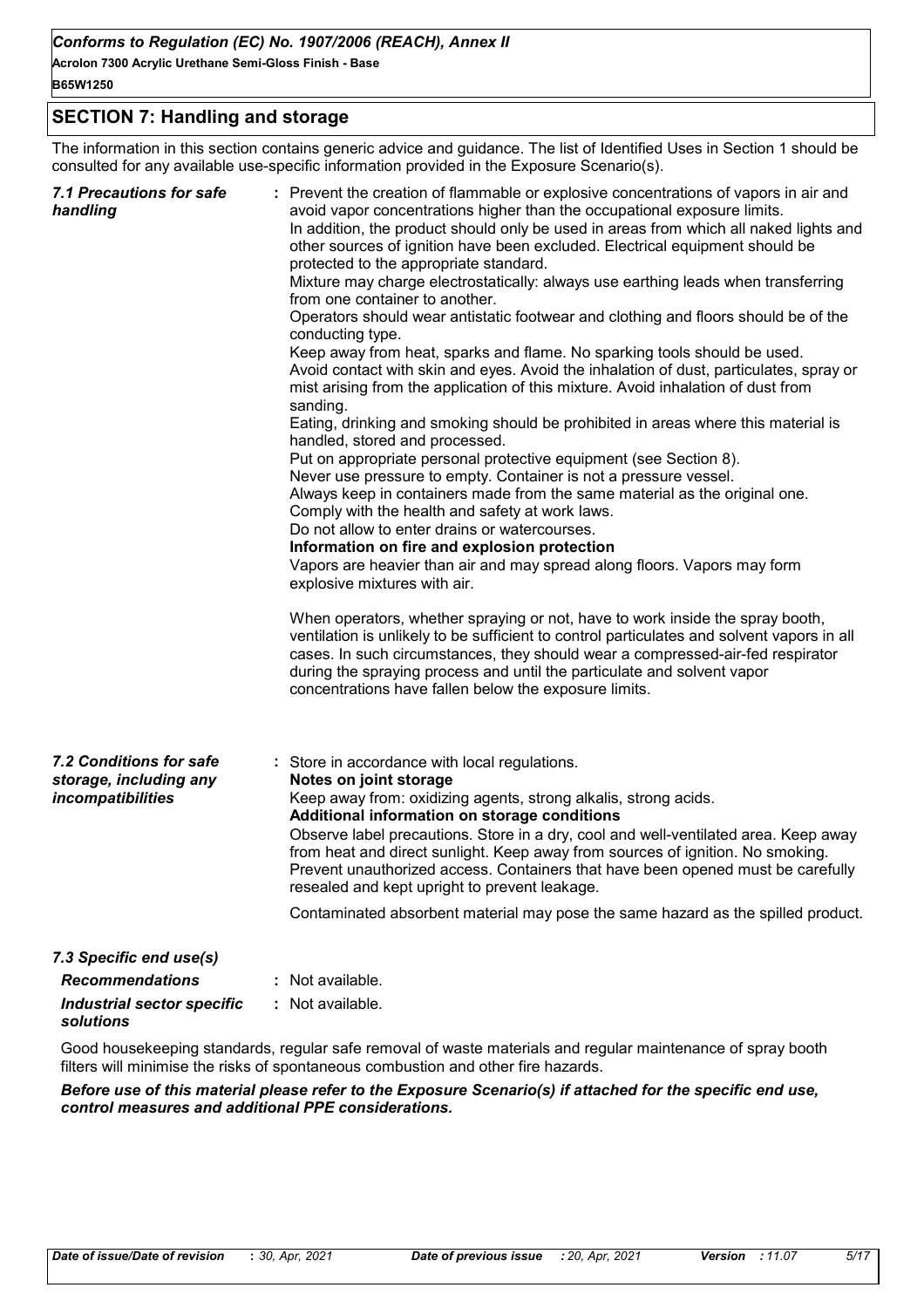**Acrolon 7300 Acrylic Urethane Semi-Gloss Finish - Base B65W1250**

# **SECTION 8: Exposure controls/personal protection**

The information in this section contains generic advice and guidance. The list of Identified Uses in Section 1 should be consulted for any available use-specific information provided in the Exposure Scenario(s).

#### *8.1 Control parameters*

#### **Occupational exposure limits**

| <b>Product/ingredient name</b>                           | <b>Exposure limit values</b>                                                                                                                                                                                                                                                                                                                                                                                                                                                                                                                                                                                                                                                                                                                                                                                                                                                                                                                                                                                        |  |  |
|----------------------------------------------------------|---------------------------------------------------------------------------------------------------------------------------------------------------------------------------------------------------------------------------------------------------------------------------------------------------------------------------------------------------------------------------------------------------------------------------------------------------------------------------------------------------------------------------------------------------------------------------------------------------------------------------------------------------------------------------------------------------------------------------------------------------------------------------------------------------------------------------------------------------------------------------------------------------------------------------------------------------------------------------------------------------------------------|--|--|
| n-Butyl Acetate                                          | Work environment authority Regulation 2018:1 (Sweden,<br>$2/2018$ ).<br>TWA: 100 ppm 8 hours.<br>TWA: 500 mg/m <sup>3</sup> 8 hours.<br>STEL: 150 ppm 15 minutes.<br>STEL: 700 mg/m <sup>3</sup> 15 minutes.                                                                                                                                                                                                                                                                                                                                                                                                                                                                                                                                                                                                                                                                                                                                                                                                        |  |  |
| 2-methoxy-1-methylethyl acetate                          | Work environment authority Regulation 2018:1 (Sweden,<br>2/2018). Absorbed through skin.<br>TWA: 50 ppm 8 hours.<br>TWA: 275 mg/m <sup>3</sup> 8 hours.<br>STEL: 100 ppm 15 minutes.<br>STEL: 550 mg/m <sup>3</sup> 15 minutes.                                                                                                                                                                                                                                                                                                                                                                                                                                                                                                                                                                                                                                                                                                                                                                                     |  |  |
| Xylene, mixed isomers                                    | Work environment authority Regulation 2018:1 (Sweden,<br>2/2018). Absorbed through skin.<br>TWA: 50 ppm 8 hours.<br>TWA: 221 mg/m <sup>3</sup> 8 hours.<br>STEL: 100 ppm 15 minutes.<br>STEL: 442 mg/m <sup>3</sup> 15 minutes.                                                                                                                                                                                                                                                                                                                                                                                                                                                                                                                                                                                                                                                                                                                                                                                     |  |  |
| 2-Ethyl-2-(hydroxymethyl)-1,3-propanediol                | Work environment authority Regulation 2018:1 (Sweden,<br>$2/2018$ ).<br>TWA: 5 mg/m <sup>3</sup> 8 hours.                                                                                                                                                                                                                                                                                                                                                                                                                                                                                                                                                                                                                                                                                                                                                                                                                                                                                                           |  |  |
| <b>Recommended monitoring</b><br>procedures<br>required. | If this product contains ingredients with exposure limits, personal, workplace<br>atmosphere or biological monitoring may be required to determine the effectiveness<br>of the ventilation or other control measures and/or the necessity to use respiratory<br>protective equipment. Reference should be made to monitoring standards, such as<br>the following: European Standard EN 689 (Workplace atmospheres - Guidance for<br>the assessment of exposure by inhalation to chemical agents for comparison with<br>limit values and measurement strategy) European Standard EN 14042 (Workplace<br>atmospheres - Guide for the application and use of procedures for the assessment<br>of exposure to chemical and biological agents) European Standard EN 482<br>(Workplace atmospheres - General requirements for the performance of procedures<br>for the measurement of chemical agents) Reference to national guidance<br>documents for methods for the determination of hazardous substances will also be |  |  |

**:** Regular monitoring of all work areas should be carried out at all times, including areas that may not be equally ventilated.

#### **DNELs/DMELs**

| <b>Type</b> | <b>Exposure</b>                 | Value                   | <b>Population</b>     | <b>Effects</b> |
|-------------|---------------------------------|-------------------------|-----------------------|----------------|
| <b>DNEL</b> | Short term<br>Inhalation        | $960$ mg/m <sup>3</sup> | <b>Workers</b>        | Systemic       |
| DNEL        | Short term<br>Inhalation        | $960$ mg/m <sup>3</sup> | <b>Workers</b>        | lLocal         |
| DNEL        | ong term_<br>Inhalation         | $ 480 \text{ mg/m}^3$   | <b>Workers</b>        | Systemic       |
| DNEL        | ong term.<br>Inhalation         | $ 480 \text{ mg/m}^3$   | <b>Workers</b>        | lLocal         |
| DNEL        | <b>Short term</b><br>Inhalation | 859.7 mg/<br>lmª        | General<br>population | Systemic       |
| DNEL        | Short term                      | 859.7 mg/               | General               | lLocal         |
|             |                                 |                         |                       | [Consumers]    |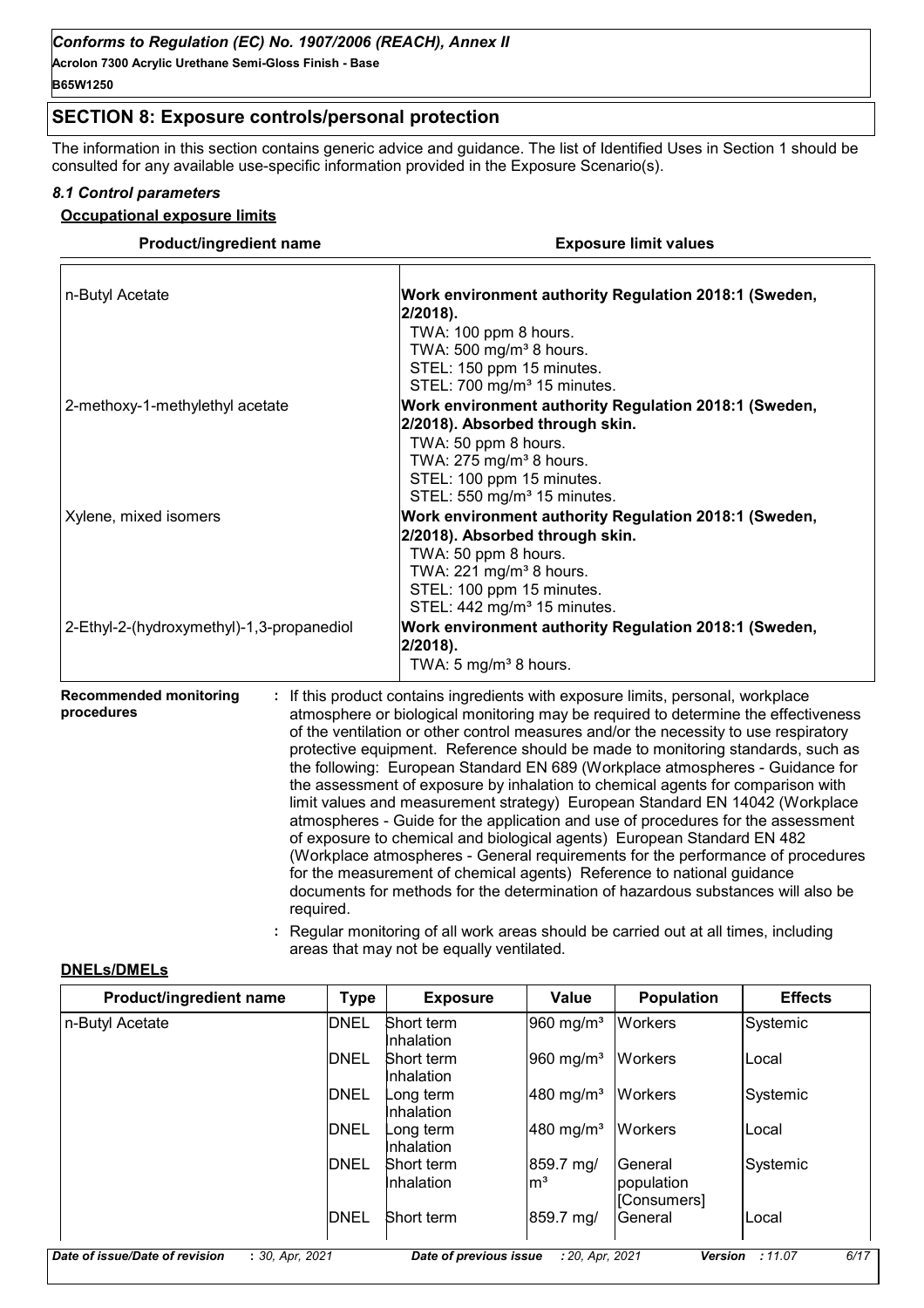# **B65W1250**

# **SECTION 8: Exposure controls/personal protection**

| SECTION 6. EXPOSUTE CONTUNISIPETSUMAL PROTECTION  |             |                        |                         |                           |                         |
|---------------------------------------------------|-------------|------------------------|-------------------------|---------------------------|-------------------------|
|                                                   |             | nhalation              | m <sup>3</sup>          | population                |                         |
|                                                   |             |                        |                         | [Consumers]               |                         |
|                                                   | <b>DNEL</b> | ong term               | 102.34 mg/              | General                   | Systemic                |
|                                                   |             | nhalation              | m <sup>3</sup>          | population                |                         |
|                                                   |             |                        |                         | [Consumers]               |                         |
|                                                   | <b>DNEL</b> | ong term               | 102.34 mg/              | General                   | Local                   |
|                                                   |             | nhalation              | m <sup>3</sup>          | population                |                         |
|                                                   |             |                        |                         | [Consumers]               |                         |
| 2-methoxy-1-methylethyl acetate                   | <b>DNEL</b> | ong term               | 33 mg/ $m3$             | General                   | Local                   |
|                                                   |             | nhalation              |                         | population                |                         |
|                                                   |             |                        |                         | [Consumers]               |                         |
|                                                   | <b>DNEL</b> | ong term Oral          | 36 mg/kg                | General                   | Systemic                |
|                                                   |             |                        | bw/day                  | population                |                         |
|                                                   | <b>DNEL</b> | ong term Dermal        |                         | [Consumers]<br>General    |                         |
|                                                   |             |                        | 320 mg/kg               |                           | Systemic                |
|                                                   |             |                        |                         | population<br>[Consumers] |                         |
|                                                   | <b>DNEL</b> | ong term               | 33 mg/ $m3$             | General                   | Systemic                |
|                                                   |             | nhalation              |                         | population                |                         |
|                                                   |             |                        |                         | [Consumers]               |                         |
|                                                   | <b>DNEL</b> | ong term               | 550 mg/m <sup>3</sup>   | Workers                   | Local                   |
|                                                   |             | nhalation              |                         |                           |                         |
|                                                   | <b>DNEL</b> | ong term Dermal        | 796 mg/kg               | Workers                   | Systemic                |
|                                                   |             |                        | bw/day                  |                           |                         |
|                                                   | <b>DNEL</b> | ong term               | $275$ mg/m <sup>3</sup> | Workers                   | Systemic                |
|                                                   |             | nhalation              |                         |                           |                         |
| Xylene, mixed isomers                             | <b>DNEL</b> | ong term Dermal        | 180 mg/kg               | Workers                   | Systemic                |
|                                                   |             |                        | bw/day                  |                           |                         |
|                                                   | <b>DNEL</b> | ong term Dermal        | 108 mg/kg               | General                   | Systemic                |
|                                                   |             |                        | bw/day                  | population                |                         |
|                                                   |             |                        |                         | [Human via the            |                         |
|                                                   |             |                        |                         | environment]              |                         |
|                                                   | <b>DNEL</b> | ong term               | 77 mg/m $3$             | Workers                   | Systemic                |
|                                                   |             | Inhalation             |                         |                           |                         |
|                                                   | <b>DNEL</b> | Short term             | 289 mg/m <sup>3</sup>   | Workers                   | Systemic                |
|                                                   |             | Inhalation             |                         |                           |                         |
|                                                   | <b>DNEL</b> | Short term             | 289 mg/m <sup>3</sup>   | Workers                   | Local                   |
|                                                   |             | Inhalation             |                         |                           |                         |
|                                                   | DNEL        | ong term               | 14.8 mg/ $m^3$          | General                   | Systemic                |
|                                                   |             | Inhalation             |                         | population                |                         |
|                                                   |             |                        |                         | [Human via the            |                         |
|                                                   |             |                        |                         | environment]              |                         |
|                                                   | <b>DNEL</b> | Short term             | 174 mg/m <sup>3</sup>   | General                   | Systemic                |
|                                                   |             | Inhalation             |                         | population                |                         |
|                                                   |             |                        |                         | [Consumers]               |                         |
|                                                   | <b>DNEL</b> | Short term             | 174 $mg/m3$             | General                   | Local                   |
|                                                   |             | Inhalation             |                         | population                |                         |
|                                                   |             |                        |                         | [Consumers]               |                         |
| <b>Light Aromatic Hydrocarbons</b>                | <b>DNEL</b> | ong term Dermal        | 25 mg/kg                | Workers                   | Systemic                |
|                                                   |             |                        | bw/day                  |                           |                         |
|                                                   | <b>DNEL</b> | ong term               | 150 mg/ $m3$            | Workers                   | Systemic                |
|                                                   |             | nhalation              |                         |                           |                         |
|                                                   | <b>DNEL</b> | ong term Dermal        | 11 $mg/kg$              | General                   | Systemic                |
|                                                   |             |                        | bw/day                  | population                |                         |
|                                                   |             |                        |                         | [Consumers]               |                         |
|                                                   | <b>DNEL</b> | ong term               | 32 mg/ $m3$             | General                   | Systemic                |
|                                                   |             | nhalation              |                         | population                |                         |
|                                                   |             |                        |                         | [Consumers]               |                         |
|                                                   | <b>DNEL</b> | ong term Oral          | 11 mg/kg                | General                   | Systemic                |
|                                                   |             |                        | bw/day                  | population                |                         |
|                                                   | <b>DNEL</b> |                        |                         | [Consumers]<br>Workers    |                         |
| Solvent naphtha (petroleum), light                |             | ong term Dermal        | 25 mg/kg                |                           | Systemic                |
| Date of issue/Date of revision<br>: 30, Apr, 2021 |             | Date of previous issue | : 20, Apr, 2021         |                           | Version : 11.07<br>7/17 |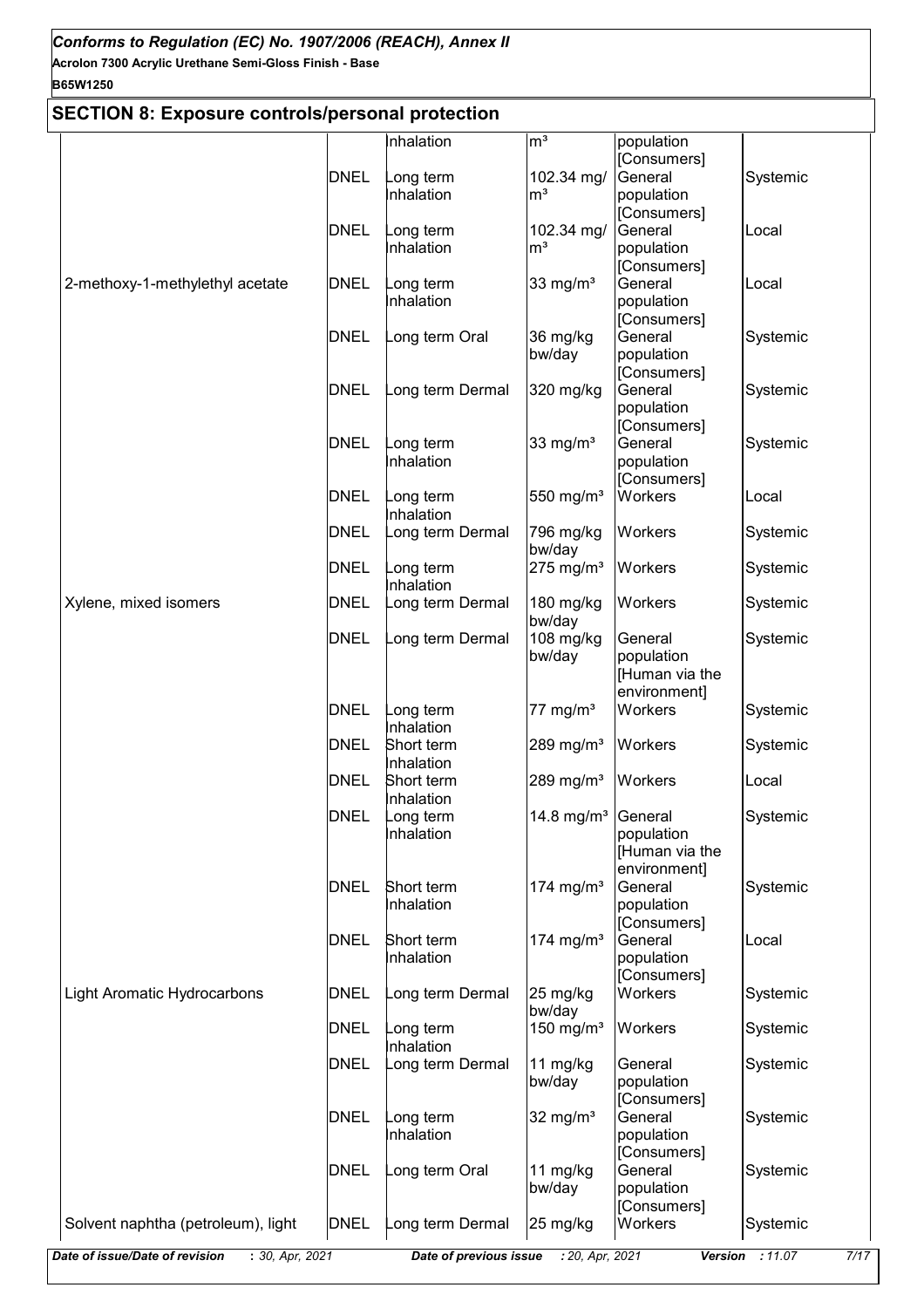# **B65W1250**

# **SECTION 8: Exposure controls/personal protection**

| arom. |             |                  | bw/day                  |                |          |
|-------|-------------|------------------|-------------------------|----------------|----------|
|       | <b>DNEL</b> | Long term        | $150$ mg/m <sup>3</sup> | <b>Workers</b> | Systemic |
|       |             | Inhalation       |                         |                |          |
|       | <b>DNEL</b> | Long term Dermal | 11 mg/kg                | General        | Systemic |
|       |             |                  | bw/day                  | population     |          |
|       |             |                  |                         | [Consumers]    |          |
|       | <b>DNEL</b> | ong term_        | $32 \text{ mg/m}^3$     | General        | Systemic |
|       |             | Inhalation       |                         | population     |          |
|       |             |                  |                         | [Consumers]    |          |
|       | <b>DNEL</b> | ong term Oral    | 11 mg/kg                | General        | Systemic |
|       |             |                  | bw/day                  | population     |          |
|       |             |                  |                         | [Consumers]    |          |

#### **PNECs**

| Product/ingredient name         | <b>Compartment Detail</b> | Value         | <b>Method Detail</b> |
|---------------------------------|---------------------------|---------------|----------------------|
| n-Butyl Acetate                 | Fresh water               | $0.18$ mg/l   |                      |
|                                 | Marine water              | $0.018$ mg/l  |                      |
|                                 | Fresh water sediment      | 0.981 mg/kg   |                      |
|                                 | Marine water sediment     | 0.0981 mg/kg  |                      |
|                                 | Soil                      | 0.0903 mg/kg  |                      |
|                                 | Sewage Treatment          | 35.6 mg/l     |                      |
|                                 | Plant                     |               |                      |
| 2-methoxy-1-methylethyl acetate | Fresh water               | 0.635 mg/kg   |                      |
|                                 | Marine water              | 0.0635 mg/l   |                      |
|                                 | Fresh water sediment      | 3.29 mg/kg    |                      |
|                                 | Marine water sediment     | $0.329$ mg/kg |                      |
|                                 | Soil                      | $0.29$ mg/kg  |                      |
|                                 | Sewage Treatment          | 100 mg/l      |                      |
|                                 | <b>Plant</b>              |               |                      |
| Xylene, mixed isomers           | Fresh water               | $0.327$ mg/l  |                      |
|                                 | Marine water              | $0.327$ mg/l  |                      |
|                                 | Fresh water sediment      | 12.46 mg/l    |                      |
|                                 | Sewage Treatment          | 6.58 mg/l     |                      |
|                                 | Plant                     |               |                      |
|                                 | Soil                      | 2.31 mg/kg    |                      |
|                                 | Marine water sediment     | 12.46 mg/l    |                      |

#### *8.2 Exposure controls*

Provide adequate ventilation. Where reasonably practicable, this should be **:** achieved by the use of local exhaust ventilation and good general extraction. If these are not sufficient to maintain concentrations of particulates and solvent vapors below the OEL, suitable respiratory protection must be worn. *Appropriate engineering controls*

Users are advised to consider national Occupational Exposure Limits or other **:** equivalent values.

# **Individual protection measures**

| <b>Hygiene measures</b>    | : Wash hands, forearms and face thoroughly after handling chemical products, before<br>eating, smoking and using the lavatory and at the end of the working period.<br>Appropriate techniques should be used to remove potentially contaminated clothing.<br>Wash contaminated clothing before reusing. Ensure that eyewash stations and<br>safety showers are close to the workstation location. |
|----------------------------|---------------------------------------------------------------------------------------------------------------------------------------------------------------------------------------------------------------------------------------------------------------------------------------------------------------------------------------------------------------------------------------------------|
| <b>Eye/face protection</b> | : Use safety eyewear designed to protect against splash of liquids.                                                                                                                                                                                                                                                                                                                               |
| <b>Skin protection</b>     |                                                                                                                                                                                                                                                                                                                                                                                                   |
| <b>Hand protection</b>     | Wear suitable gloves tested to EN374.                                                                                                                                                                                                                                                                                                                                                             |
| <b>Gloves</b>              |                                                                                                                                                                                                                                                                                                                                                                                                   |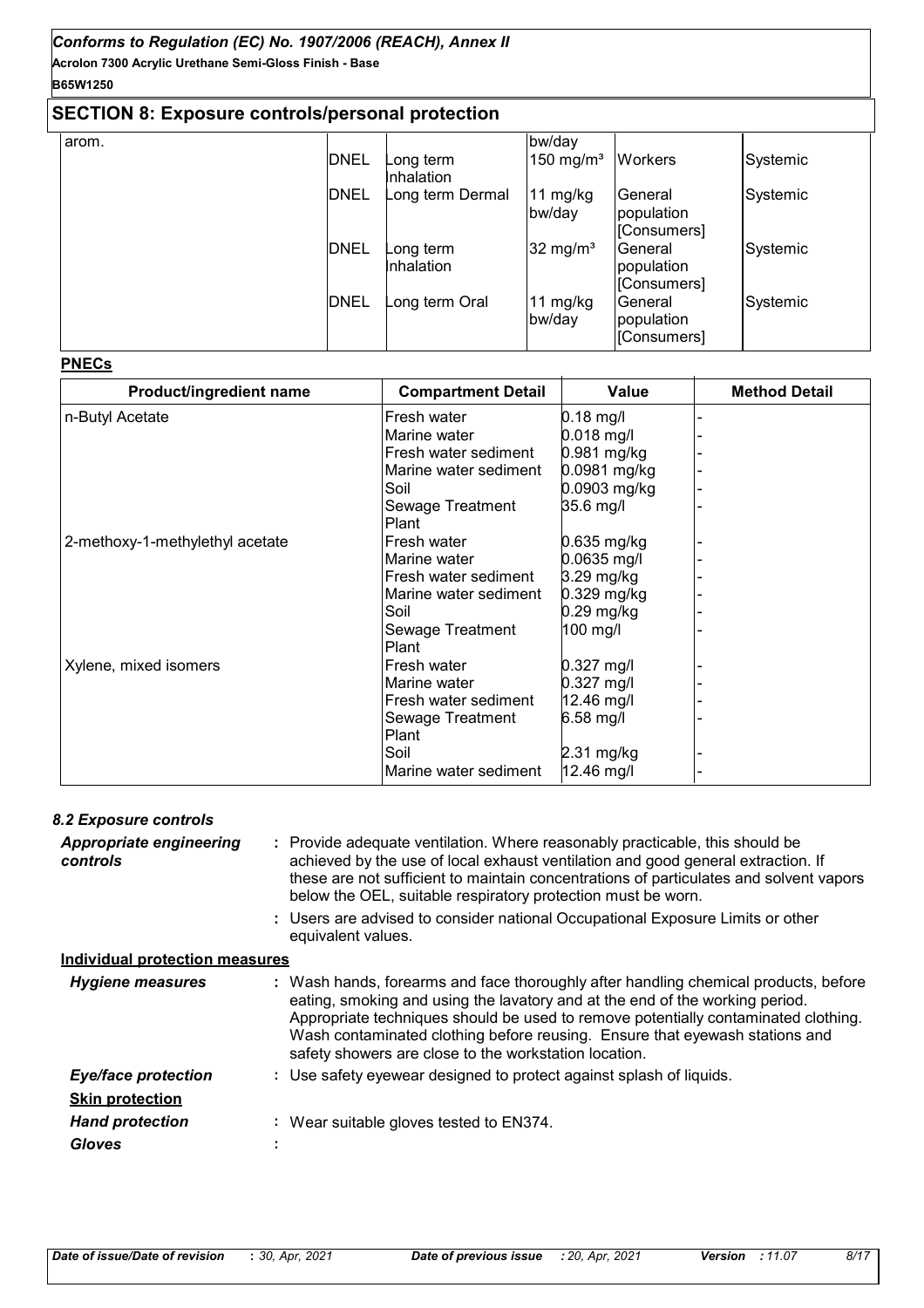#### **B65W1250**

# **SECTION 8: Exposure controls/personal protection**

|                                           | Gloves for short term exposure/splash protection (less than 10 min.): Nitrile>0.12<br>mm<br>Gloves for splash protection need to be changed immediately when in contact with<br>chemicals.<br>Gloves for repeated or prolonged exposure (breakthrough time > 240 min.)<br>When the hazardous ingredients in Section 3 contain any of the following: Aromatic<br>solvents (Xylene, Toluene) or Aliphatic solvents or Mineral Oil use: Polyvinyl alcohol<br>(PVA) gloves 0.2-0.3 mm<br>Otherwise use: Butyl gloves > 0.3 mm                                                                                                                                                                                                                                                                                                                                                                                                                                                                                         |
|-------------------------------------------|-------------------------------------------------------------------------------------------------------------------------------------------------------------------------------------------------------------------------------------------------------------------------------------------------------------------------------------------------------------------------------------------------------------------------------------------------------------------------------------------------------------------------------------------------------------------------------------------------------------------------------------------------------------------------------------------------------------------------------------------------------------------------------------------------------------------------------------------------------------------------------------------------------------------------------------------------------------------------------------------------------------------|
|                                           | For long term exposure or spills (breakthrough time >480 min.): Use PE laminated<br>gloves as under gloves<br>Due to many conditions (e.g. temperature, abrasion) the practical usage of a<br>chemical protective glove in practice may be much shorter than the permeation time<br>determined through testing.<br>The recommendation for the type or types of glove to use when handling this<br>product is based on information from the following source: Solvent resin<br>manufacturers and European Solvents Industry Group (ESIG)                                                                                                                                                                                                                                                                                                                                                                                                                                                                           |
|                                           | There is no one glove material or combination of materials that will give unlimited<br>resistance to any individual or combination of chemicals.<br>The breakthrough time must be greater than the end use time of the product.<br>The instructions and information provided by the glove manufacturer on use,<br>storage, maintenance and replacement must be followed.<br>Gloves should be replaced regularly and if there is any sign of damage to the glove<br>material.<br>Always ensure that gloves are free from defects and that they are stored and used<br>correctly.<br>The performance or effectiveness of the glove may be reduced by physical/chemical<br>damage and poor maintenance.<br>Barrier creams may help to protect the exposed areas of the skin but should not be<br>applied once exposure has occurred.<br>The user must check that the final choice of type of glove selected for handling this<br>product is the most appropriate and takes into account the particular conditions of |
| <b>Body protection</b>                    | use, as included in the user's risk assessment.<br>: Personnel should wear antistatic clothing made of natural fibers or of high-<br>temperature-resistant synthetic fibers.                                                                                                                                                                                                                                                                                                                                                                                                                                                                                                                                                                                                                                                                                                                                                                                                                                      |
|                                           | : Personal protective equipment for the body should be selected based on the task<br>being performed and the risks involved and should be approved by a specialist<br>before handling this product. When there is a risk of ignition from static electricity,<br>wear anti-static protective clothing. For the greatest protection from static<br>discharges, clothing should include anti-static overalls, boots and gloves. Refer to<br>European Standard EN 1149 for further information on material and design<br>requirements and test methods.                                                                                                                                                                                                                                                                                                                                                                                                                                                              |
| <b>Other skin protection</b>              | : Appropriate footwear and any additional skin protection measures should be<br>selected based on the task being performed and the risks involved and should be<br>approved by a specialist before handling this product.                                                                                                                                                                                                                                                                                                                                                                                                                                                                                                                                                                                                                                                                                                                                                                                         |
| <b>Respiratory protection</b>             | : Use a properly fitted, particulate filter respirator complying with an approved<br>standard if a risk assessment indicates this is necessary. Recommended: A2P2<br>(EN14387). Respirator selection must be based on known or anticipated exposure<br>levels, the hazards of the product and the safe working limits of the selected<br>respirator.                                                                                                                                                                                                                                                                                                                                                                                                                                                                                                                                                                                                                                                              |
| <b>Environmental exposure</b><br>controls | : Do not allow to enter drains or watercourses.                                                                                                                                                                                                                                                                                                                                                                                                                                                                                                                                                                                                                                                                                                                                                                                                                                                                                                                                                                   |

*Before use of this material please refer to the Exposure Scenario(s) if attached for the specific end use, control measures and additional PPE considerations. The information contained in this safety data sheet does not constitute the user's own assessment of workplace risks, as required by other health and safety legislation. The provisions of the national health and safety at work regulations apply to the use of this product at work.*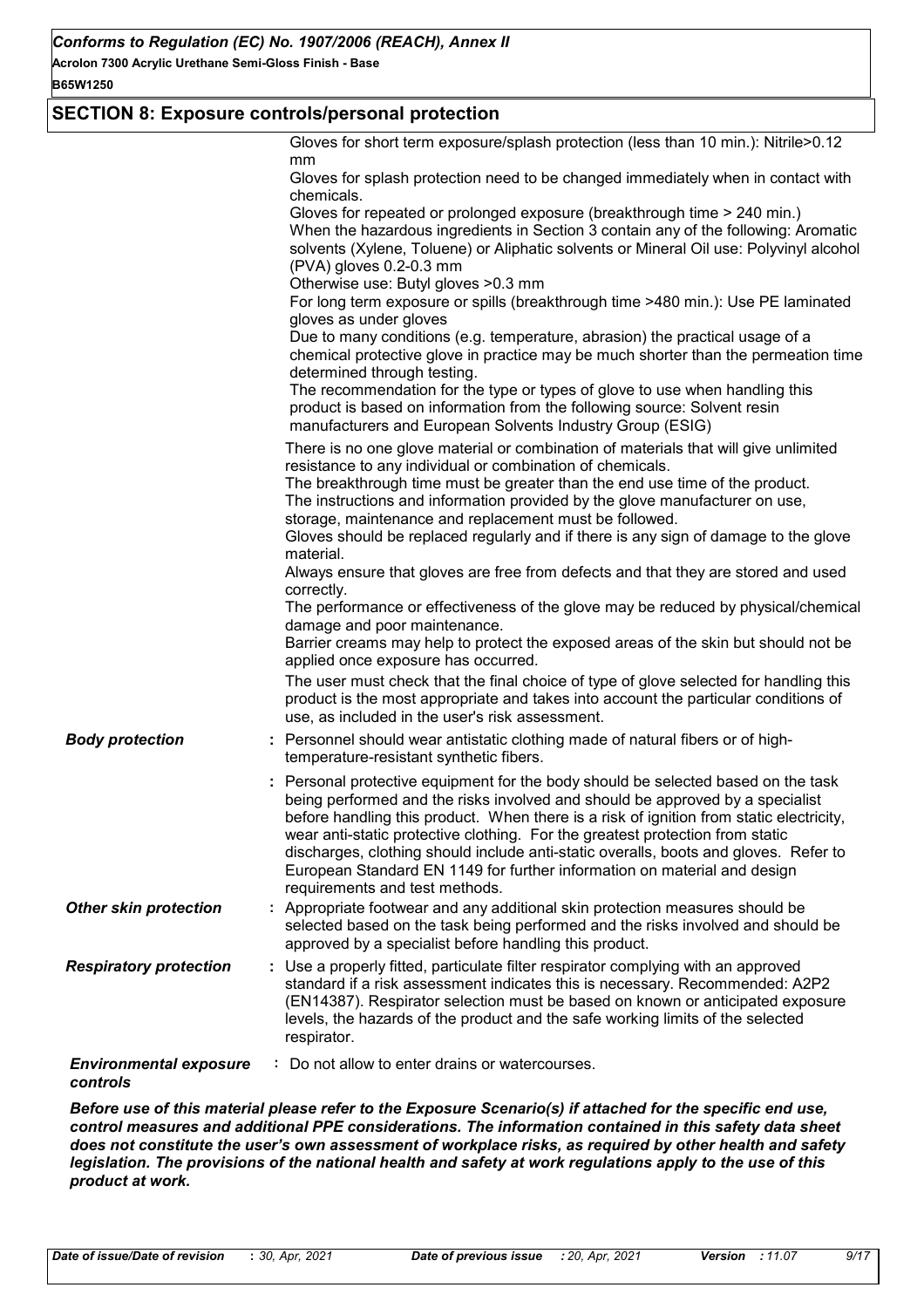# **SECTION 9: Physical and chemical properties**

## *9.1 Information on basic physical and chemical properties*

#### **Appearance**

| <b>Physical state</b>                                  | : Liquid.                                                                                        |
|--------------------------------------------------------|--------------------------------------------------------------------------------------------------|
| Color                                                  | : White.                                                                                         |
| <b>Odor</b>                                            | : Solvent.                                                                                       |
| <b>Odor threshold</b>                                  | : Not Available (Not Tested).                                                                    |
| pH                                                     | : Not applicable.                                                                                |
| <b>Melting point/freezing point</b>                    | : Not relevant/applicable due to nature of the product.                                          |
| Initial boiling point and<br>boiling range             | $: 123^{\circ}$ C                                                                                |
| <b>Flash point</b>                                     | : Closed cup: 24°C [Pensky-Martens Closed Cup]                                                   |
| <b>Evaporation rate</b>                                | : 1 (butyl acetate = 1)                                                                          |
| <b>Flammability (solid, gas)</b>                       | : Not relevant/applicable due to nature of the product.                                          |
| <b>Upper/lower flammability or</b><br>explosive limits | : LEL: 0.7% (Light Aromatic Hydrocarbons)<br>UEL: 13.1% (2-methoxy-1-methylethyl acetate)        |
| <b>Vapor pressure</b>                                  | : 1.3 kPa [at $20^{\circ}$ C]                                                                    |
| <b>Vapor density</b>                                   | $: 3.66$ [Air = 1]                                                                               |
| <b>Relative density</b>                                | : 1.48                                                                                           |
| Solubility(ies)                                        | : Not relevant/applicable due to nature of the product.                                          |
| water                                                  | <b>Partition coefficient: n-octanol/</b> : Not relevant/applicable due to nature of the product. |
| <b>Auto-ignition temperature</b>                       | : Not relevant/applicable due to nature of the product.                                          |
| <b>Decomposition temperature</b>                       | : Not relevant/applicable due to nature of the product.                                          |
| <b>Viscosity</b>                                       | : Kinematic (40 $^{\circ}$ C): >0.205 cm <sup>2</sup> /s                                         |
| <b>Explosive properties</b>                            | : Under normal conditions of storage and use, hazardous reactions will not occur.                |
| <b>Oxidizing properties</b>                            | : Under normal conditions of storage and use, hazardous reactions will not occur.                |

# **SECTION 10: Stability and reactivity**

| 10.1 Reactivity                                 | : No specific test data related to reactivity available for this product or its ingredients.                                        |
|-------------------------------------------------|-------------------------------------------------------------------------------------------------------------------------------------|
| <b>10.2 Chemical stability</b>                  | : Stable under recommended storage and handling conditions (see Section 7).                                                         |
| 10.3 Possibility of<br>hazardous reactions      | : Under normal conditions of storage and use, hazardous reactions will not occur.                                                   |
| 10.4 Conditions to avoid                        | : When exposed to high temperatures may produce hazardous decomposition<br>products.                                                |
| 10.5 Incompatible materials                     | : Keep away from the following materials to prevent strong exothermic reactions:<br>oxidizing agents, strong alkalis, strong acids. |
| <b>10.6 Hazardous</b><br>decomposition products | : Decomposition products may include the following materials: carbon monoxide,<br>carbon dioxide, smoke, oxides of nitrogen.        |
|                                                 | <b>Dofor to Soction 7: HANDLING AND STODAGE and Soction 8: EVDOSLIDE CONTROLS CIREDSONAL</b>                                        |

*Refer to Section 7: HANDLING AND STORAGE and Section 8: EXPOSURE CONTROLS/PERSONAL PROTECTION for additional handling information and protection of employees.*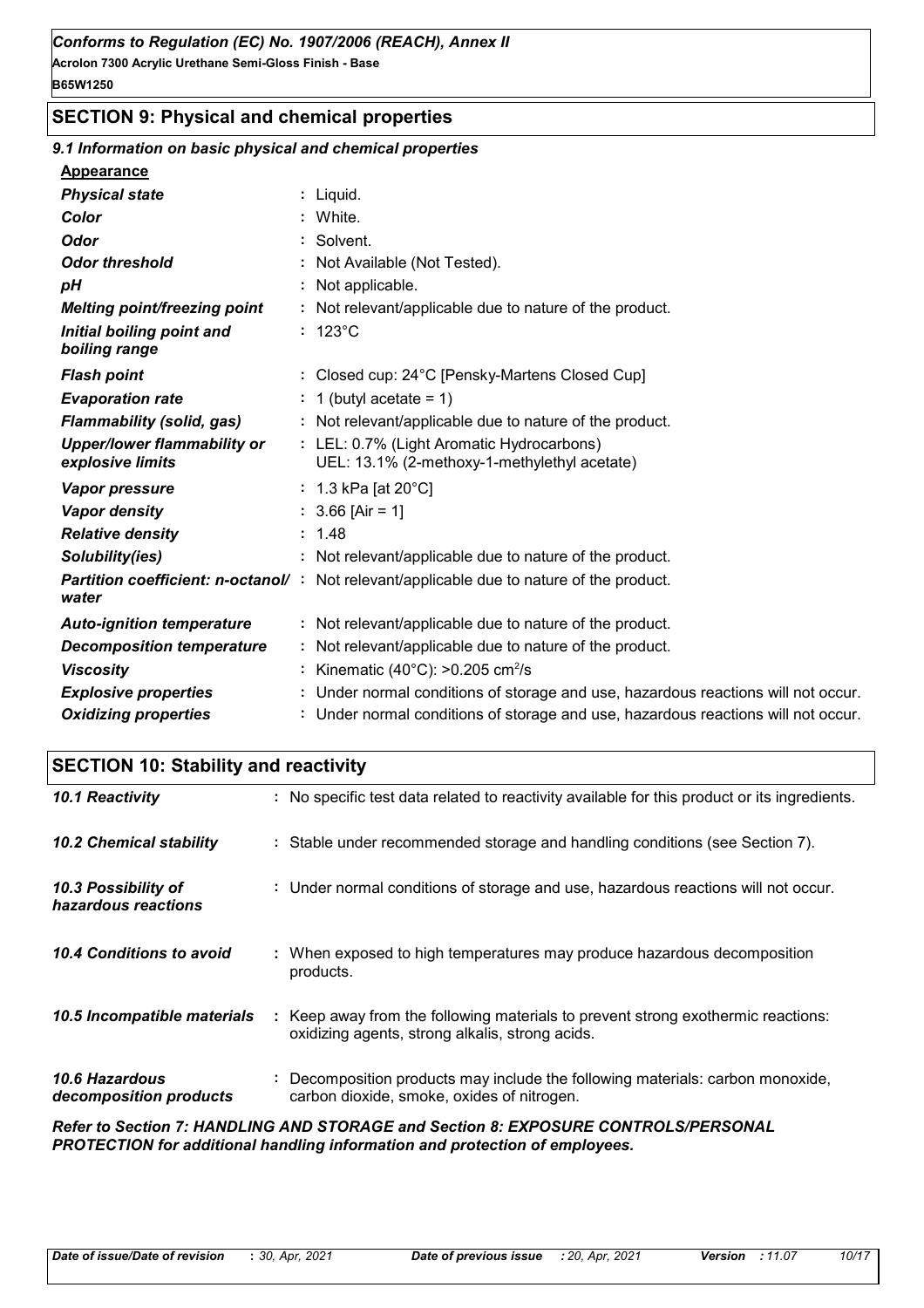# **SECTION 11: Toxicological information**

#### *11.1 Information on toxicological effects*

There are no data available on the mixture itself. Procedure used to derive the classification according to Regulation (EC) No. 1272/2008 [CLP/GHS]. See Sections 2 and 3 for details.

Exposure to component solvent vapor concentrations in excess of the stated occupational exposure limit may result in adverse health effects such as mucous membrane and respiratory system irritation and adverse effects on the kidneys, liver and central nervous system. Symptoms and signs include headache, dizziness, fatigue, muscular weakness, drowsiness and, in extreme cases, loss of consciousness.

Solvents may cause some of the above effects by absorption through the skin. Repeated or prolonged contact with the mixture may cause removal of natural fat from the skin, resulting in non-allergic contact dermatitis and absorption through the skin.

If splashed in the eyes, the liquid may cause irritation and reversible damage.

Ingestion may cause nausea, diarrhea and vomiting.

This takes into account, where known, delayed and immediate effects and also chronic effects of components from short-term and long-term exposure by oral, inhalation and dermal routes of exposure and eye contact.

### **Acute toxicity**

| Product/ingredient name                 | <b>Result</b>        | <b>Species</b> | <b>Dose</b>  | <b>Exposure</b> |
|-----------------------------------------|----------------------|----------------|--------------|-----------------|
| n-Butyl Acetate                         | LD50 Dermal          | Rabbit         | >17600 mg/kg |                 |
|                                         | LD50 Oral            | Rat            | 10768 mg/kg  |                 |
| 2-methoxy-1-methylethyl                 | LD50 Dermal          | Rabbit         | $>5$ g/kg    |                 |
| acetate                                 |                      |                |              |                 |
|                                         | LD50 Oral            | Rat            | 8532 mg/kg   |                 |
| Xylene, mixed isomers                   | LC50 Inhalation Gas. | Rat            | 6700 ppm     | 4 hours         |
|                                         | LD50 Oral            | Rat            | 4300 mg/kg   |                 |
| Light Aromatic Hydrocarbons   LD50 Oral |                      | Rat            | 8400 mg/kg   |                 |
| Solvent naphtha (petroleum), LD50 Oral  |                      | Rat            | 8400 mg/kg   |                 |
| light arom.                             |                      |                |              |                 |
| 2-Ethyl-2-(hydroxymethyl)               | LD50 Oral            | Rat            | 14000 mg/kg  |                 |
| -1,3-propanediol                        |                      |                |              |                 |

#### **Acute toxicity estimates**

| Route              | <b>ATE value</b> |
|--------------------|------------------|
| Dermal             | 63279.15 mg/kg   |
| Inhalation (gases) | 385427.58 ppm    |

#### **Irritation/Corrosion**

| Product/ingredient name                            | <b>Result</b>            | <b>Species</b> | <b>Score</b>                 | <b>Exposure</b> | <b>Observation</b>       |
|----------------------------------------------------|--------------------------|----------------|------------------------------|-----------------|--------------------------|
| n-Butyl Acetate                                    | Eyes - Moderate irritant | Rabbit         | $\overline{\phantom{a}}$     | 100 mg          |                          |
|                                                    | Skin - Moderate irritant | Rabbit         | $\blacksquare$               | 24 hours 500    |                          |
|                                                    |                          |                |                              | mg              |                          |
| Xylene, mixed isomers                              | Eyes - Mild irritant     | Rabbit         |                              | 87 mg           |                          |
|                                                    | Eyes - Severe irritant   | Rabbit         | $\blacksquare$               | l24 hours 5     |                          |
|                                                    |                          |                |                              | mg              |                          |
|                                                    | Skin - Mild irritant     | Rat            | $\overline{\phantom{a}}$     | 8 hours 60 uL   |                          |
|                                                    | Skin - Moderate irritant | Rabbit         | $\blacksquare$               | 24 hours 500    |                          |
|                                                    |                          |                |                              | mg              |                          |
|                                                    | Skin - Moderate irritant | Rabbit         | $\qquad \qquad \blacksquare$ | 100 %           |                          |
| Light Aromatic Hydrocarbons   Eyes - Mild irritant |                          | Rabbit         | $\blacksquare$               | 24 hours 100    |                          |
|                                                    |                          |                |                              | uL              |                          |
| Solvent naphtha (petroleum), Eyes - Mild irritant  |                          | Rabbit         | $\overline{\phantom{a}}$     | 24 hours 100    | $\overline{\phantom{a}}$ |
| light arom.                                        |                          |                |                              | microliters     |                          |
| <b>Conclusion/Summary</b>                          | : Not available.         |                |                              |                 |                          |
| <b>Sensitization</b>                               |                          |                |                              |                 |                          |
| No data available                                  |                          |                |                              |                 |                          |
| <b>Conclusion/Summary</b>                          | : Not available.         |                |                              |                 |                          |
| <b>Mutagenicity</b>                                |                          |                |                              |                 |                          |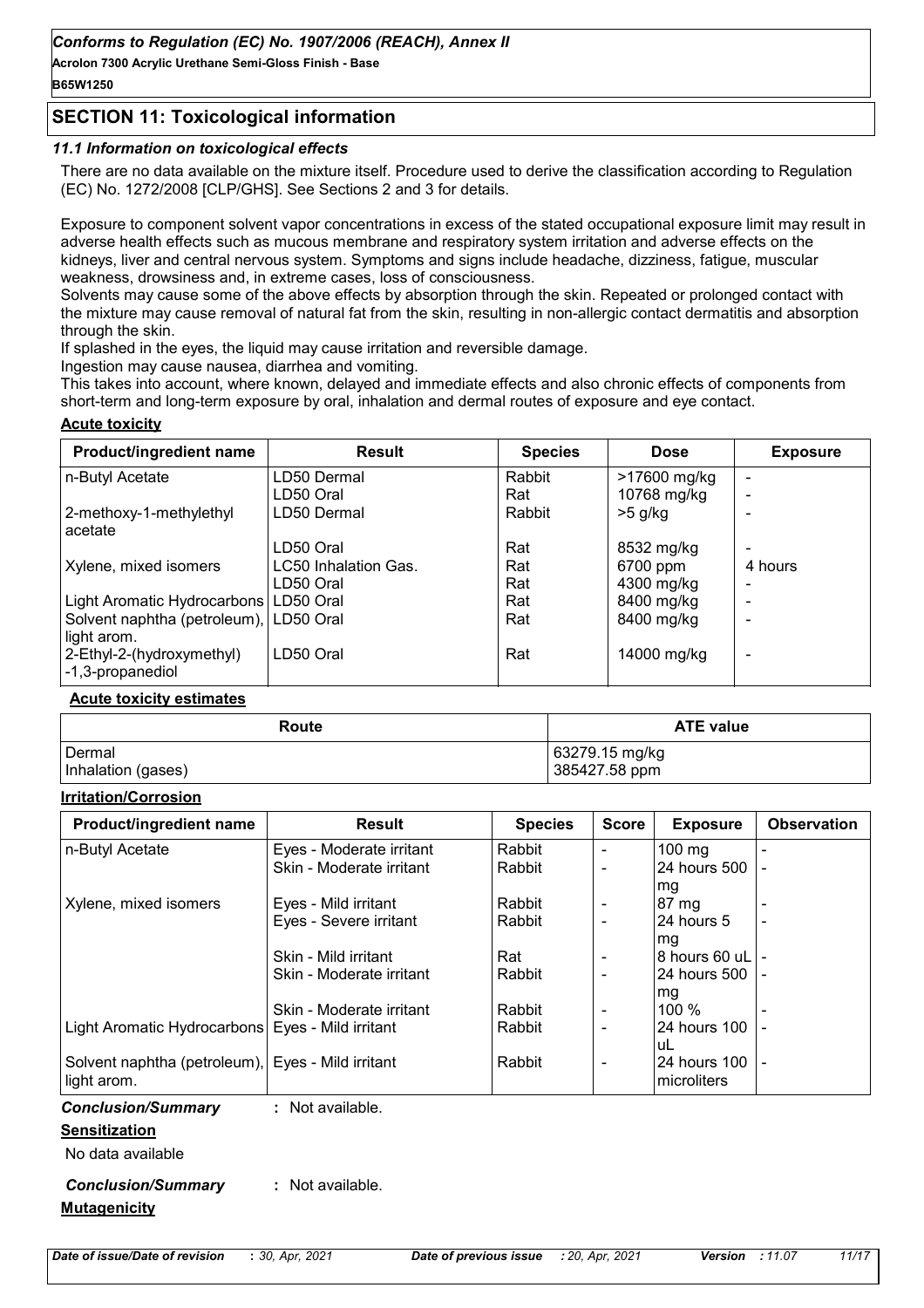# **SECTION 11: Toxicological information**

No data available

#### **Carcinogenicity**

No data available

#### **Reproductive toxicity**

No data available

#### **Teratogenicity**

No data available

#### **Specific target organ toxicity (single exposure)**

| Product/ingredient name                  | Category   | Route of<br>exposure | <b>Target organs</b>            |
|------------------------------------------|------------|----------------------|---------------------------------|
| n-Butyl Acetate                          | Category 3 |                      | Narcotic effects                |
| 2-methoxy-1-methylethyl acetate          | Category 3 |                      | Narcotic effects                |
| Xylene, mixed isomers                    | Category 3 |                      | Respiratory tract<br>irritation |
| <b>Light Aromatic Hydrocarbons</b>       | Category 3 |                      | Respiratory tract<br>irritation |
|                                          | Category 3 |                      | Narcotic effects                |
| Solvent naphtha (petroleum), light arom. | Category 3 |                      | Respiratory tract<br>irritation |
|                                          | Category 3 |                      | Narcotic effects                |

#### **Specific target organ toxicity (repeated exposure)**

| <b>Product/ingredient name</b> | Category   | Route of<br>exposure | <b>Target organs</b> |
|--------------------------------|------------|----------------------|----------------------|
| Xylene, mixed isomers          | Category 2 |                      |                      |

#### **Aspiration hazard**

| <b>Product/ingredient name</b>           | Result                                |
|------------------------------------------|---------------------------------------|
| Xylene, mixed isomers                    | <b>ASPIRATION HAZARD - Category 1</b> |
| Light Aromatic Hydrocarbons              | <b>ASPIRATION HAZARD - Category 1</b> |
| Solvent naphtha (petroleum), light arom. | <b>ASPIRATION HAZARD - Category 1</b> |

#### *Other information* **:**

: Not available.

# **SECTION 12: Ecological information**

#### *12.1 Toxicity*

There are no data available on the mixture itself. Do not allow to enter drains or watercourses.

Procedure used to derive the classification according to Regulation (EC) No. 1272/2008 [CLP/GHS]. See Sections 2 and 3 for details.

| <b>Product/ingredient name</b> | <b>Result</b>                                                          | <b>Species</b>                                                  | <b>Exposure</b>      |
|--------------------------------|------------------------------------------------------------------------|-----------------------------------------------------------------|----------------------|
| n-Butyl Acetate                | Acute LC50 32 mg/l Marine water                                        | Crustaceans - Artemia salina                                    | 48 hours<br>96 hours |
| Xylene, mixed isomers          | Acute LC50 18000 µg/l Fresh water<br>Acute LC50 8500 µg/l Marine water | <b>Fish - Pimephales promelas</b><br>Crustaceans - Palaemonetes | 48 hours             |
|                                | Acute LC50 13400 µg/l Fresh water                                      | pugio<br><b>Fish - Pimephales promelas</b>                      | 96 hours             |
| 2-Ethyl-2-(hydroxymethyl)      | Acute EC50 13000000 µg/l Fresh water   Daphnia - Daphnia magna         |                                                                 | 48 hours             |
| -1,3-propanediol               | Acute LC50 14400000 µg/l Marine                                        | Fish - Cyprinodon variegatus                                    | 96 hours             |
|                                | water                                                                  |                                                                 |                      |

#### *12.2 Persistence and degradability*

| Date of issue/Date of revision | : 30, Apr. 2021 | <b>Date of previous issue</b> : 20, Apr, 2021 | <b>Version</b> : 11.07 | 12/17 |
|--------------------------------|-----------------|-----------------------------------------------|------------------------|-------|
|                                |                 |                                               |                        |       |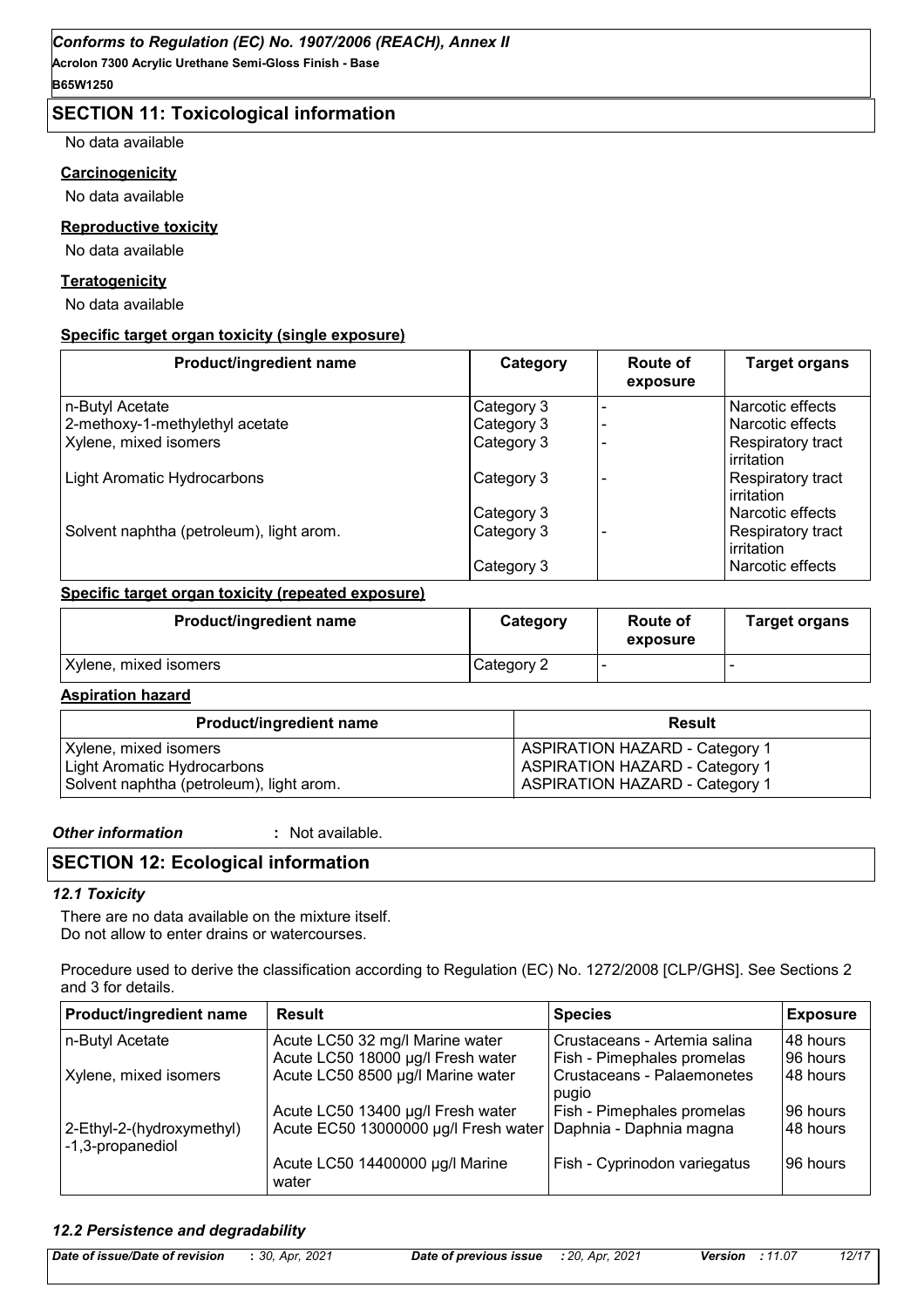**Acrolon 7300 Acrylic Urethane Semi-Gloss Finish - Base B65W1250**

# **SECTION 12: Ecological information**

| <b>Product/ingredient name</b> | Test                     | <b>Result</b> |                   | <b>Dose</b> |         | <b>Inoculum</b>         |
|--------------------------------|--------------------------|---------------|-------------------|-------------|---------|-------------------------|
| No data available              |                          |               |                   |             |         |                         |
| <b>Conclusion/Summary</b>      | Not available.           |               |                   |             |         |                         |
| <b>Product/ingredient name</b> | <b>Aquatic half-life</b> |               | <b>Photolysis</b> |             |         | <b>Biodegradability</b> |
| n-Butyl Acetate                |                          |               |                   |             | Readily |                         |
| Xylene, mixed isomers          |                          |               |                   |             | Readily |                         |
| Light Aromatic Hydrocarbons  - |                          |               |                   |             | Readily |                         |

## *12.3 Bioaccumulative potential*

| Product/ingredient name          | l LoɑP <sub>∾</sub>      | <b>BCF</b>   | <b>Potential</b> |
|----------------------------------|--------------------------|--------------|------------------|
| Xylene, mixed isomers            |                          | 18.1 to 25.9 | <b>I</b> low     |
| Light Aromatic Hydrocarbons  -   |                          | 10 to 2500   | high             |
| Solvent naphtha (petroleum),   - |                          | 10 to 2500   | high             |
| light arom.                      |                          |              |                  |
| 2-Ethyl-2-(hydroxymethyl)        | $\overline{\phantom{a}}$ | <1           | l low            |
| -1,3-propanediol                 |                          |              |                  |

| 12.4 Mobility in soil                            |                  |
|--------------------------------------------------|------------------|
| <b>Soil/water partition</b><br>coefficient (Koc) | : Not available. |
| <b>Mobility</b>                                  | : Not available. |

## *12.5 Results of PBT and vPvB assessment*

This mixture does not contain any substances that are assessed to be a PBT or a vPvB.

| 12.6 Other adverse effects | : No known significant effects or critical hazards.                                                      |
|----------------------------|----------------------------------------------------------------------------------------------------------|
|                            | : Avoid dispersal of spilled material and runoff and contact with soil, waterways,<br>drains and sewers. |

# **SECTION 13: Disposal considerations**

#### *13.1 Waste treatment methods*

| <b>Product</b>                    |                                                                                                                                                                                                                                                                                                                                                                                                                                                                                                                                                      |
|-----------------------------------|------------------------------------------------------------------------------------------------------------------------------------------------------------------------------------------------------------------------------------------------------------------------------------------------------------------------------------------------------------------------------------------------------------------------------------------------------------------------------------------------------------------------------------------------------|
| <b>Methods of disposal</b>        | : The generation of waste should be avoided or minimized wherever possible.<br>Disposal of this product, solutions and any by-products should at all times comply<br>with the requirements of environmental protection and waste disposal legislation<br>and any regional local authority requirements. Dispose of surplus and non-<br>recyclable products via a licensed waste disposal contractor. Waste should not be<br>disposed of untreated to the sewer unless fully compliant with the requirements of<br>all authorities with jurisdiction. |
| Hazardous waste                   | : Yes.                                                                                                                                                                                                                                                                                                                                                                                                                                                                                                                                               |
| European waste<br>catalogue (EWC) | : waste paint and varnish containing organic solvents or other hazardous substances<br>08 01 11*                                                                                                                                                                                                                                                                                                                                                                                                                                                     |
| <b>Disposal considerations</b>    | : Do not allow to enter drains or watercourses.<br>Dispose of according to all federal, state and local applicable regulations.<br>If this product is mixed with other wastes, the original waste product code may no<br>longer apply and the appropriate code should be assigned.<br>For further information, contact your local waste authority.                                                                                                                                                                                                   |
| Packaging                         |                                                                                                                                                                                                                                                                                                                                                                                                                                                                                                                                                      |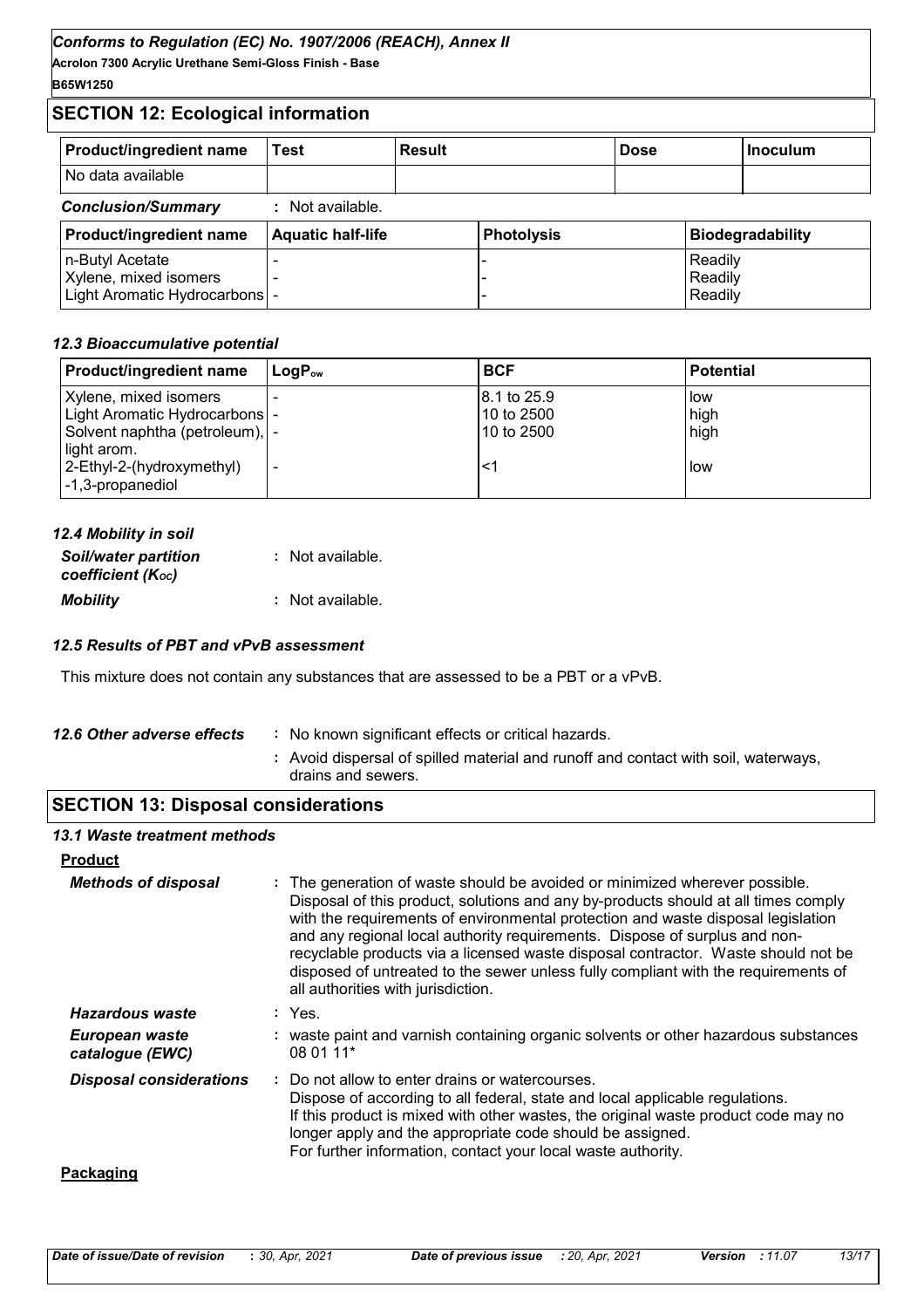# **SECTION 13: Disposal considerations**

| <b>Methods of disposal</b>        | : The generation of waste should be avoided or minimized wherever possible. Waste<br>packaging should be recycled. Incineration or landfill should only be considered<br>when recycling is not feasible.                                                                                                                                                                                                                                                                                                                                                       |
|-----------------------------------|----------------------------------------------------------------------------------------------------------------------------------------------------------------------------------------------------------------------------------------------------------------------------------------------------------------------------------------------------------------------------------------------------------------------------------------------------------------------------------------------------------------------------------------------------------------|
| <b>Disposal considerations</b>    | : Using information provided in this safety data sheet, advice should be obtained from<br>the relevant waste authority on the classification of empty containers. Empty<br>containers must be scrapped or reconditioned. Dispose of containers contaminated<br>by the product in accordance with local or national legal provisions.                                                                                                                                                                                                                           |
| European waste<br>catalogue (EWC) | packaging containing residues of or contaminated by hazardous substances 1501<br>$10*$                                                                                                                                                                                                                                                                                                                                                                                                                                                                         |
| <b>Special precautions</b>        | : This material and its container must be disposed of in a safe way. Care should be<br>taken when handling emptied containers that have not been cleaned or rinsed out.<br>Empty containers or liners may retain some product residues. Vapor from product<br>residues may create a highly flammable or explosive atmosphere inside the<br>container. Do not cut, weld or grind used containers unless they have been cleaned<br>thoroughly internally. Avoid dispersal of spilled material and runoff and contact with<br>soil, waterways, drains and sewers. |

# **SECTION 14: Transport information**

|                                                 | <b>ADR/RID</b>  | <b>IMDG</b>                            | <b>IATA</b>   |
|-------------------------------------------------|-----------------|----------------------------------------|---------------|
| 14.1 UN number                                  | <b>UN1263</b>   | <b>UN1263</b>                          | <b>UN1263</b> |
| 14.2 UN proper<br>shipping name                 | <b>PAINT</b>    | <b>PAINT</b>                           | <b>PAINT</b>  |
| 14.3 Transport<br>Hazard Class(es)/<br>Label(s) | $\mathbf{3}$    | 3                                      | 3             |
| 14.4 Packing<br>group                           | $\mathbf{III}$  | III                                    | III           |
| 14.5<br><b>Environmental</b><br>hazards         | No.             | No.                                    | No.           |
| <b>Additional</b><br>information                | Tunnel code D/E | <b>Emergency schedules F-E,</b><br>S-E |               |

*user*

14.6 Special precautions for : Transport within user's premises: always transport in closed containers that are upright and secure. Ensure that persons transporting the product know what to do in the event of an accident or spillage.

*14.7 Transport in bulk according to IMO instruments*

**:** Not applicable.

*Multi-modal shipping descriptions are provided for informational purposes and do not consider container sizes. The presence of a shipping description for a particular mode of transport (sea, air, etc.), does not indicate that the product is packaged suitably for that mode of transport. All packaging must be reviewed for suitability prior to shipment, and compliance with the applicable regulations is the sole responsibility of the person offering the product for transport. People loading and unloading dangerous goods must be trained on all of the risks deriving from the substances and on all actions in case of emergency situations.*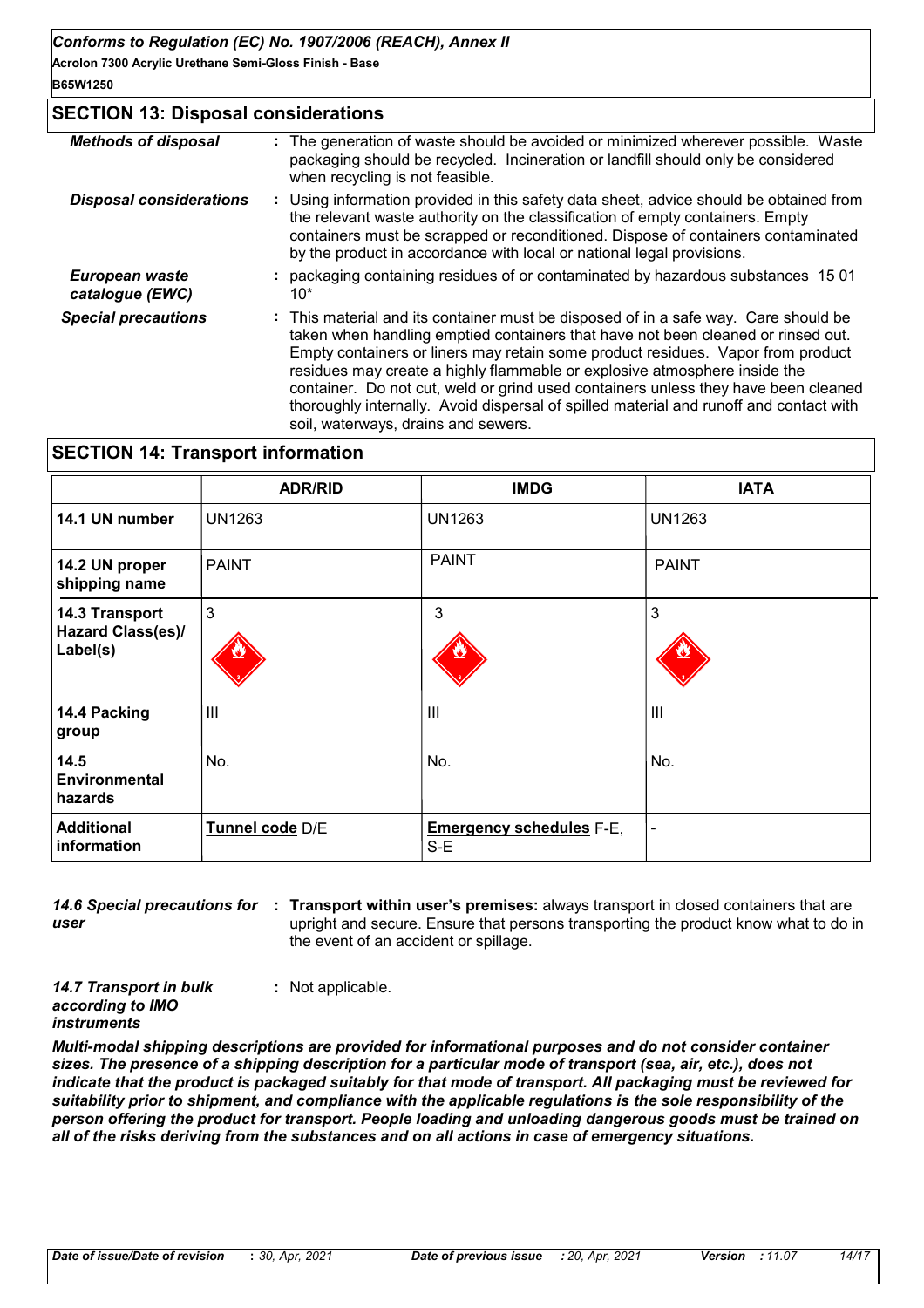## **SECTION 15: Regulatory information**

# *15.1 Safety, health and environmental regulations/legislation specific for the substance or mixture* **EU Regulation (EC) No. 1907/2006 (REACH)**

#### **Annex XIV - List of substances subject to authorization**

#### **Annex XIV**

None of the components are listed.

**Other EU regulations** Annex XVII - Restrictions : Not applicable. *on the manufacture, placing on the market and use of certain dangerous substances, mixtures and articles*

# *VOC content* (2010/75/EU) : 21.5 w/w **g/l** 318

#### *Seveso Directive*

This product may add to the calculation for determining whether a site is within the scope of the Seveso Directive on major accident hazards.

#### **National regulations**

| <b>Ordinance on Thermoset</b><br><b>Plastics</b> | Regulation AFS 2014:43 including its amendments is applicable when working with $\setminus$<br>÷.<br>this product. |
|--------------------------------------------------|--------------------------------------------------------------------------------------------------------------------|
| <b>15.2 Chemical Safety</b><br>Assessment        | : No Chemical Safety Assessment has been carried out.                                                              |

# **SECTION 16: Other information**

 $\nabla$  Indicates information that has changed from previously issued version.

| <b>Abbreviations and</b><br>acronyms                     | $:$ ATE = Acute Toxicity Estimate<br>CLP = Classification, Labelling and Packaging Regulation [Regulation (EC) No.<br>1272/2008]<br>DMEL = Derived Minimal Effect Level<br>DNEL = Derived No Effect Level<br>EUH statement = CLP-specific Hazard statement<br>PBT = Persistent, Bioaccumulative and Toxic<br>PNEC = Predicted No Effect Concentration<br><b>RRN = REACH Registration Number</b><br>vPvB = Very Persistent and Very Bioaccumulative<br>$N/A = Not available$                                                                                                                |
|----------------------------------------------------------|--------------------------------------------------------------------------------------------------------------------------------------------------------------------------------------------------------------------------------------------------------------------------------------------------------------------------------------------------------------------------------------------------------------------------------------------------------------------------------------------------------------------------------------------------------------------------------------------|
| <b>Key literature references</b><br>and sources for data | : Regulation (EC) No. 1272/2008 [CLP]<br>ADR = The European Agreement concerning the International Carriage of<br>Dangerous Goods by Road<br>IATA = International Air Transport Association<br><b>IMDG = International Maritime Dangerous Goods</b><br>Conforms to Regulation (EC) No. 1907/2006 (REACH), Annex II, as amended by<br>Commission Regulation (EU) 2015/830<br>Directive 2012/18/EU, and relative amendments & additions<br>Directive 2008/98/EC, and relative amendments & additions<br>Directive 2009/161/EU, and relative amendments & additions<br><b>CEPE Guidelines</b> |

#### **Procedure used to derive the classification according to Regulation (EC) No. 1272/2008 [CLP/GHS]**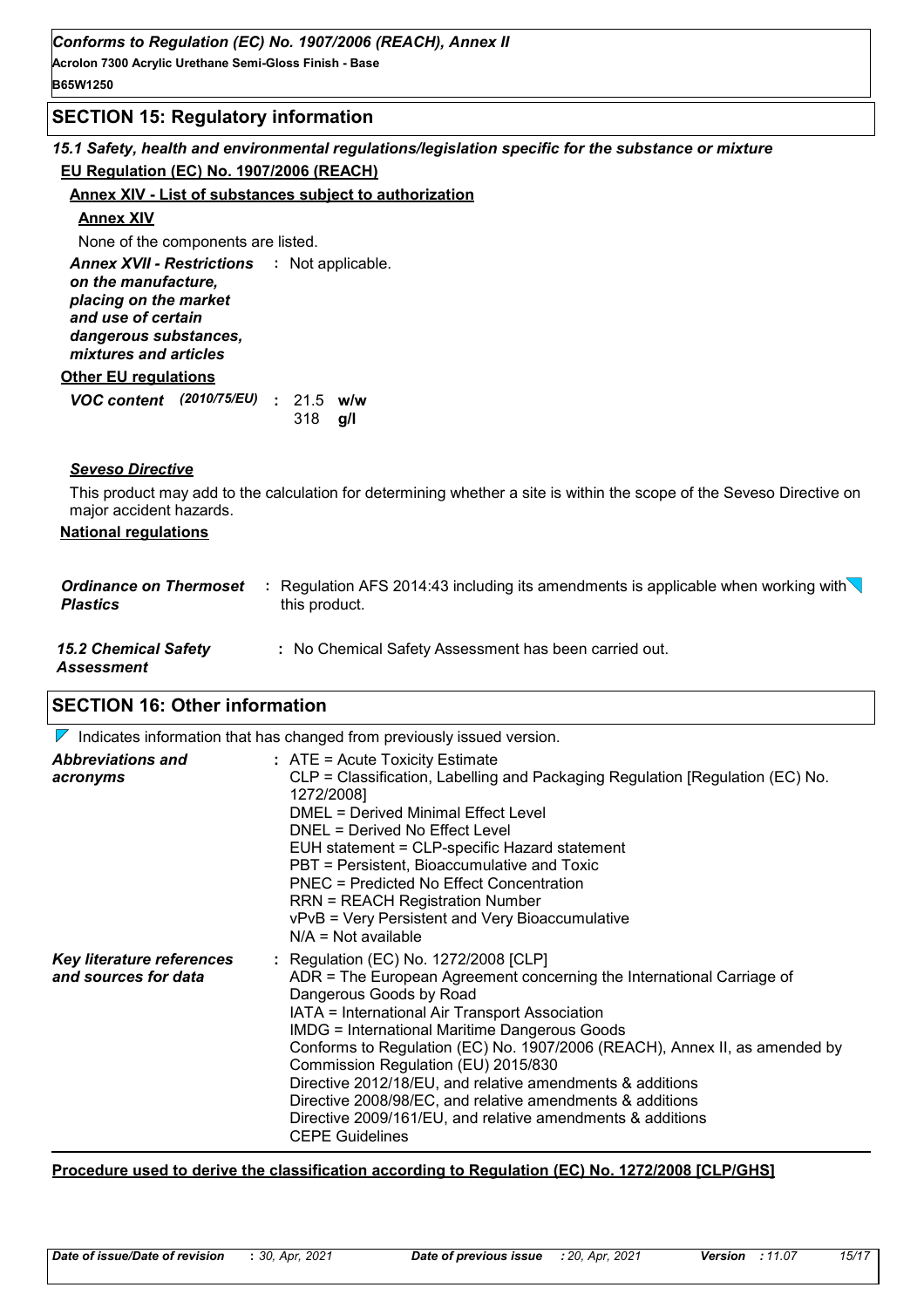**Acrolon 7300 Acrylic Urethane Semi-Gloss Finish - Base B65W1250**

# **SECTION 16: Other information**

| <b>SECTION 16: Other Information</b>                   |                                                                                                                                                                                                                                                                                                                                                                                                                                                                                                                                                                                |                                                                                                                                                                                                                                                                                                             |
|--------------------------------------------------------|--------------------------------------------------------------------------------------------------------------------------------------------------------------------------------------------------------------------------------------------------------------------------------------------------------------------------------------------------------------------------------------------------------------------------------------------------------------------------------------------------------------------------------------------------------------------------------|-------------------------------------------------------------------------------------------------------------------------------------------------------------------------------------------------------------------------------------------------------------------------------------------------------------|
|                                                        | <b>Classification</b>                                                                                                                                                                                                                                                                                                                                                                                                                                                                                                                                                          | <b>Justification</b>                                                                                                                                                                                                                                                                                        |
| Flam. Liq. 3, H226<br>Aquatic Chronic 3, H412          | On basis of test data<br>Calculation method                                                                                                                                                                                                                                                                                                                                                                                                                                                                                                                                    |                                                                                                                                                                                                                                                                                                             |
| <b>Full text of abbreviated H</b><br><i>statements</i> | : H226<br>Flammable liquid and vapor.<br>H304<br>May be fatal if swallowed and enters airways.<br>Harmful in contact with skin.<br>H312<br>Causes skin irritation.<br>H315<br>H319<br>Causes serious eye irritation.<br>H332<br>Harmful if inhaled.<br>H335<br>May cause respiratory irritation.<br>H336<br>May cause drowsiness or dizziness.<br>H361<br>Suspected of damaging fertility or the unborn child.<br>H373<br>exposure.<br>Toxic to aquatic life with long lasting effects.<br>H411<br>H412<br>Harmful to aquatic life with long lasting effects.<br><b>EUH066</b> | May cause damage to organs through prolonged or repeated<br>Repeated exposure may cause skin dryness or cracking.                                                                                                                                                                                           |
| <b>Full text of classifications</b><br>[CLP/GHS]       | : Acute Tox. 4<br><b>ACUTE TOXICITY - Category 4</b><br><b>Aquatic Chronic 2</b><br><b>Aquatic Chronic 3</b><br><b>ASPIRATION HAZARD - Category 1</b><br>Asp. Tox. 1<br>Eye Irrit. 2<br>Flam. Liq. 3<br>FLAMMABLE LIQUIDS - Category 3<br>Repr. 2<br>Skin Irrit. 2<br>STOT RE <sub>2</sub><br>EXPOSURE) - Category 2<br>STOT SE 3<br>EXPOSURE) - Category 3                                                                                                                                                                                                                    | AQUATIC HAZARD (LONG-TERM) - Category 2<br>AQUATIC HAZARD (LONG-TERM) - Category 3<br>SERIOUS EYE DAMAGE/ EYE IRRITATION - Category 2<br>TOXIC TO REPRODUCTION - Category 2<br>SKIN CORROSION/IRRITATION - Category 2<br>SPECIFIC TARGET ORGAN TOXICITY (REPEATED<br>SPECIFIC TARGET ORGAN TOXICITY (SINGLE |
| <b>Date of printing</b>                                | $: 30,$ Apr, 2021.                                                                                                                                                                                                                                                                                                                                                                                                                                                                                                                                                             |                                                                                                                                                                                                                                                                                                             |
| Date of issue/Date of<br>revision                      | $: 30,$ Apr, 2021                                                                                                                                                                                                                                                                                                                                                                                                                                                                                                                                                              |                                                                                                                                                                                                                                                                                                             |
| Date of previous issue                                 | : 20, Apr, 2021                                                                                                                                                                                                                                                                                                                                                                                                                                                                                                                                                                |                                                                                                                                                                                                                                                                                                             |
|                                                        | : If there is no previous validation date please contact your supplier for more<br>information.                                                                                                                                                                                                                                                                                                                                                                                                                                                                                |                                                                                                                                                                                                                                                                                                             |
| <b>Version</b>                                         | : 11.07                                                                                                                                                                                                                                                                                                                                                                                                                                                                                                                                                                        |                                                                                                                                                                                                                                                                                                             |
|                                                        |                                                                                                                                                                                                                                                                                                                                                                                                                                                                                                                                                                                |                                                                                                                                                                                                                                                                                                             |

#### **Notice to reader**

*It is recommended that each customer or recipient of this Safety Data Sheet (SDS) study it carefully and consult resources, as necessary or appropriate, to become aware of and understand the data contained in this SDS and any hazards associated with the product. This information is provided in good faith and believed to*  be accurate as of the effective date herein. However, no warranty, express or implied, is given. The information *presented here applies only to the product as shipped. The addition of any material can change the composition, hazards and risks of the product. Products shall not be repackaged, modified, or tinted except*  as specifically instructed by the manufacturer, including but not limited to the incorporation of products not *specified by the manufacturer, or the use or addition of products in proportions not specified by the manufacturer. Regulatory requirements are subject to change and may differ between various locations and jurisdictions. The customer/buyer/user is responsible to ensure that his activities comply with all country, federal, state, provincial or local laws. The conditions for use of the product are not under the control of the manufacturer; the customer/buyer/user is responsible to determine the conditions necessary for the safe use of this product. The customer/buyer/user should not use the product for any purpose other than the purpose shown in the applicable section of this SDS without first referring to the supplier and obtaining written handling instructions. Due to the proliferation of sources for information such as manufacturer-specific SDS, the manufacturer cannot be responsible for SDSs obtained from any other source.*